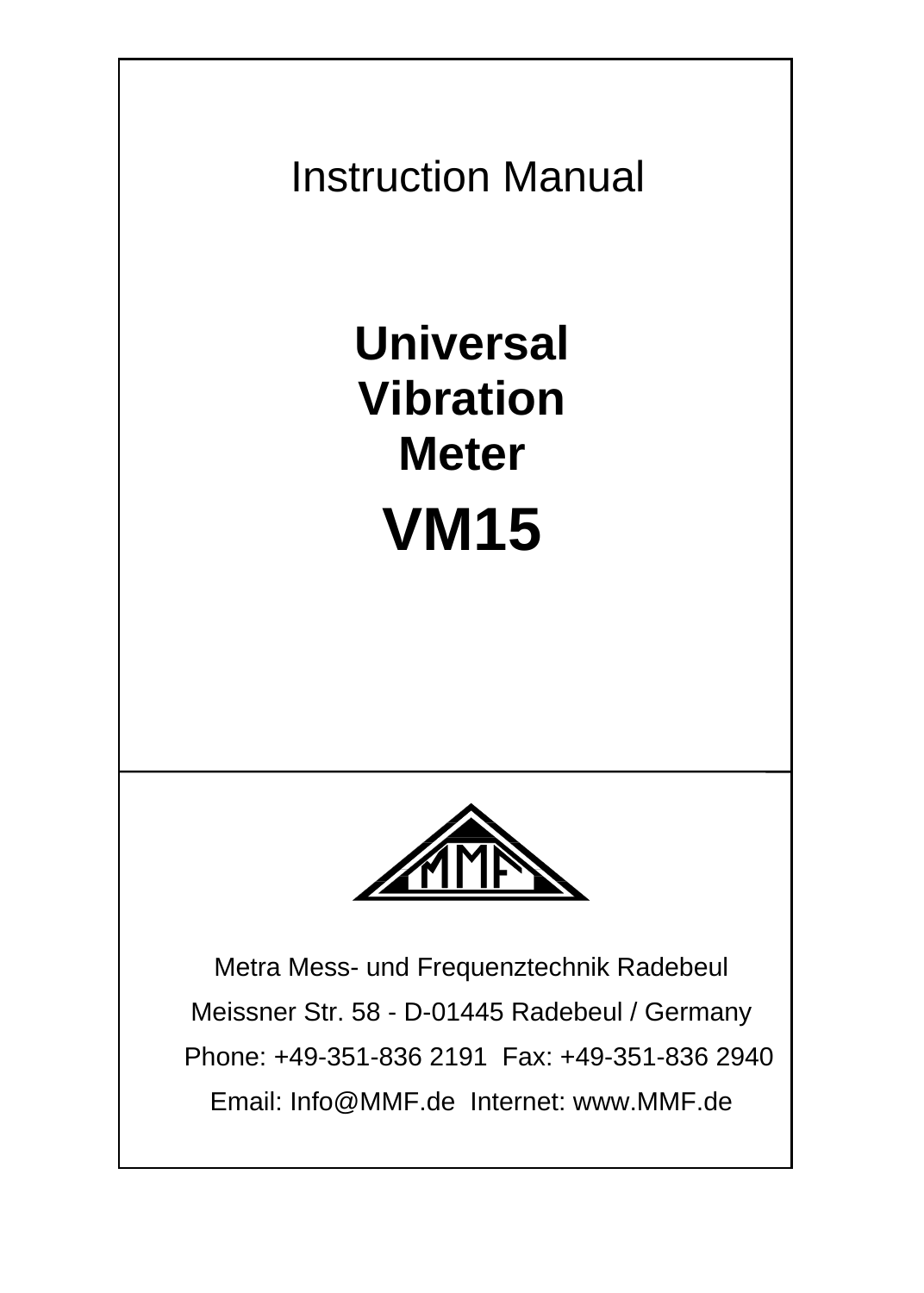#### **Published by:**

Metra Mess- und Frequenztechnik Radebeul Meißner Str. 58 D-01445 Radebeul / Germany Tel. +49-351-836 2191 Fax +49-351-836 2940 Email Info@MMF.de Internet www.MMF.de

#### © 2002 Metra Mess- und Frequenztechnik Radebeul

"ICP" is a registered trade mark of PCB Piezotronics Inc. Feb. 06 #163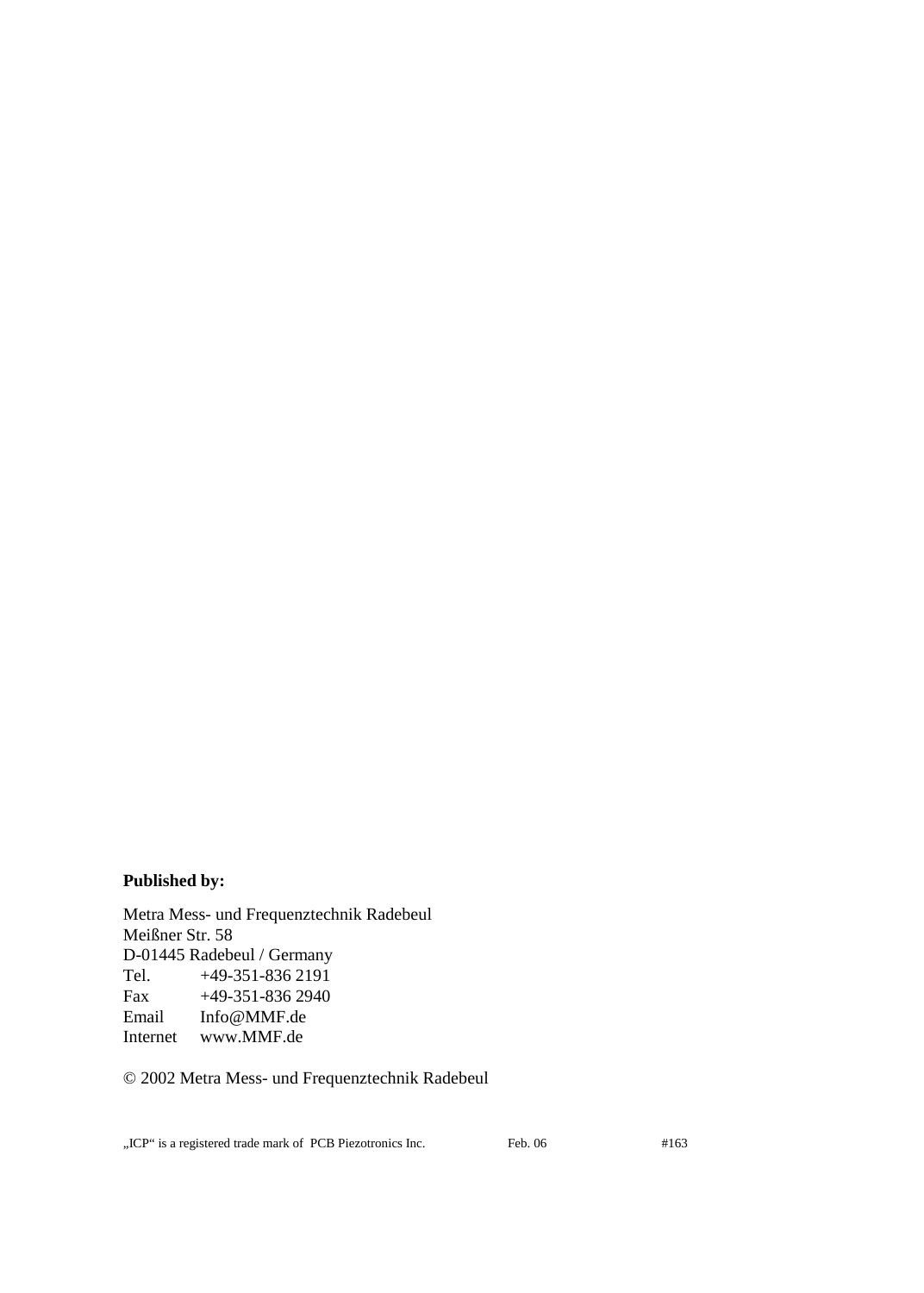# **Contents**

| 1. |      | Properties                                     | 3              |
|----|------|------------------------------------------------|----------------|
| 2. |      | Application                                    | 3              |
| 3. |      | Function                                       | $\overline{4}$ |
| 4. |      | Operation                                      | 6              |
|    | 4.1. | Selection of Measuring Points                  | 6              |
|    | 4.2. | Mounting of the Accelerometer                  | 8              |
|    | 4.3. | Measurement                                    | 9              |
|    | 4.4. | <b>Signal Output</b>                           | 11             |
|    | 4.5. | Replacing the Battery                          | 12             |
| 5. |      | Measuring Methods for Machine Vibration        | 13             |
|    | 5.1. | Vibration Severity Measurement for Unbalance   | 13             |
|    | 5.2. | Vibration Measurement on Reciprocating Engines | 14             |
|    | 5.3. | <b>Measuring Bearing Condition</b>             | 16             |
| 6. |      | Maintenance and Calibration                    | 18             |
| 7. |      | <b>Technical Data</b>                          | 19             |
|    |      | Appendix: Warranty                             |                |

Declaration of CE Conformity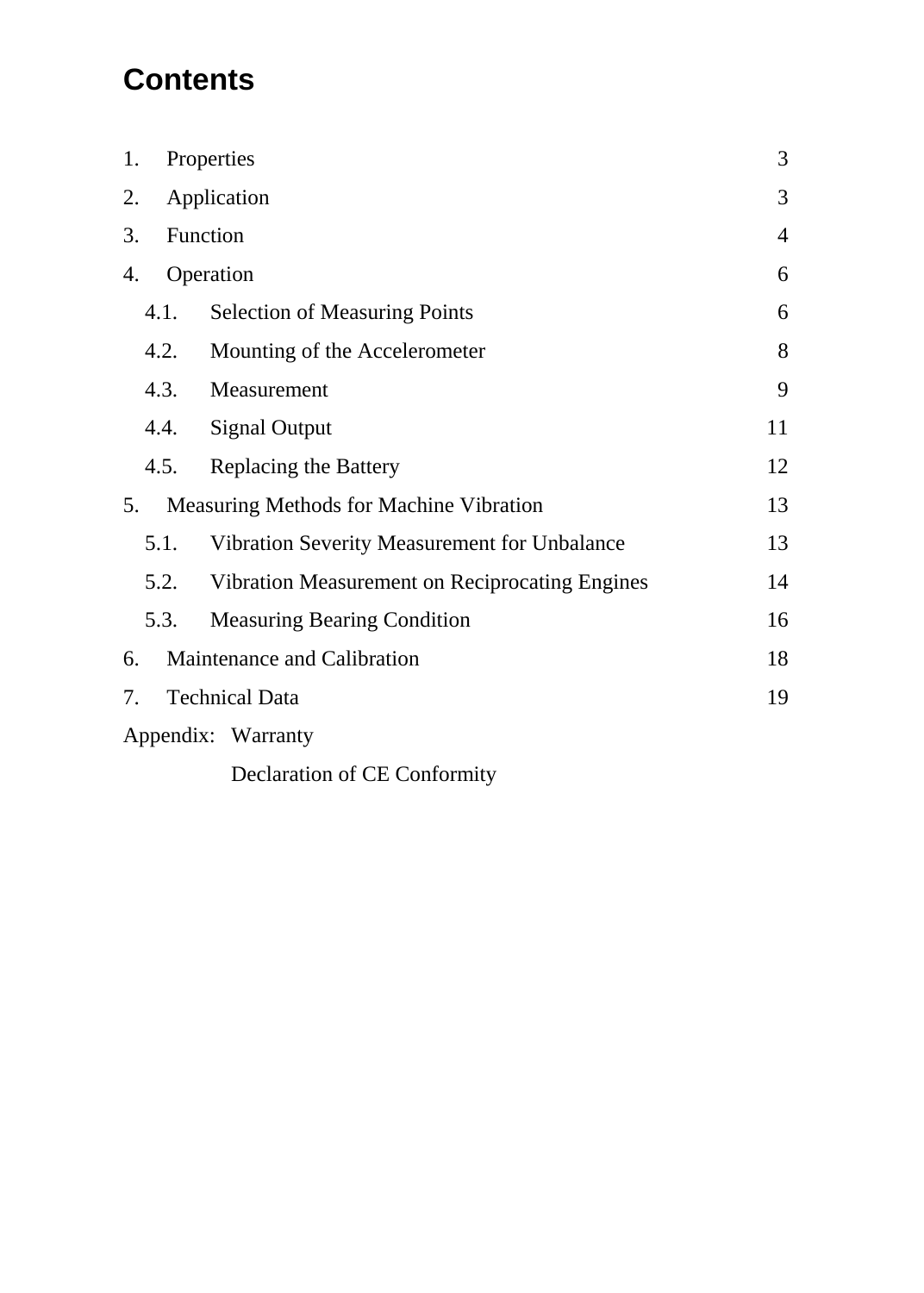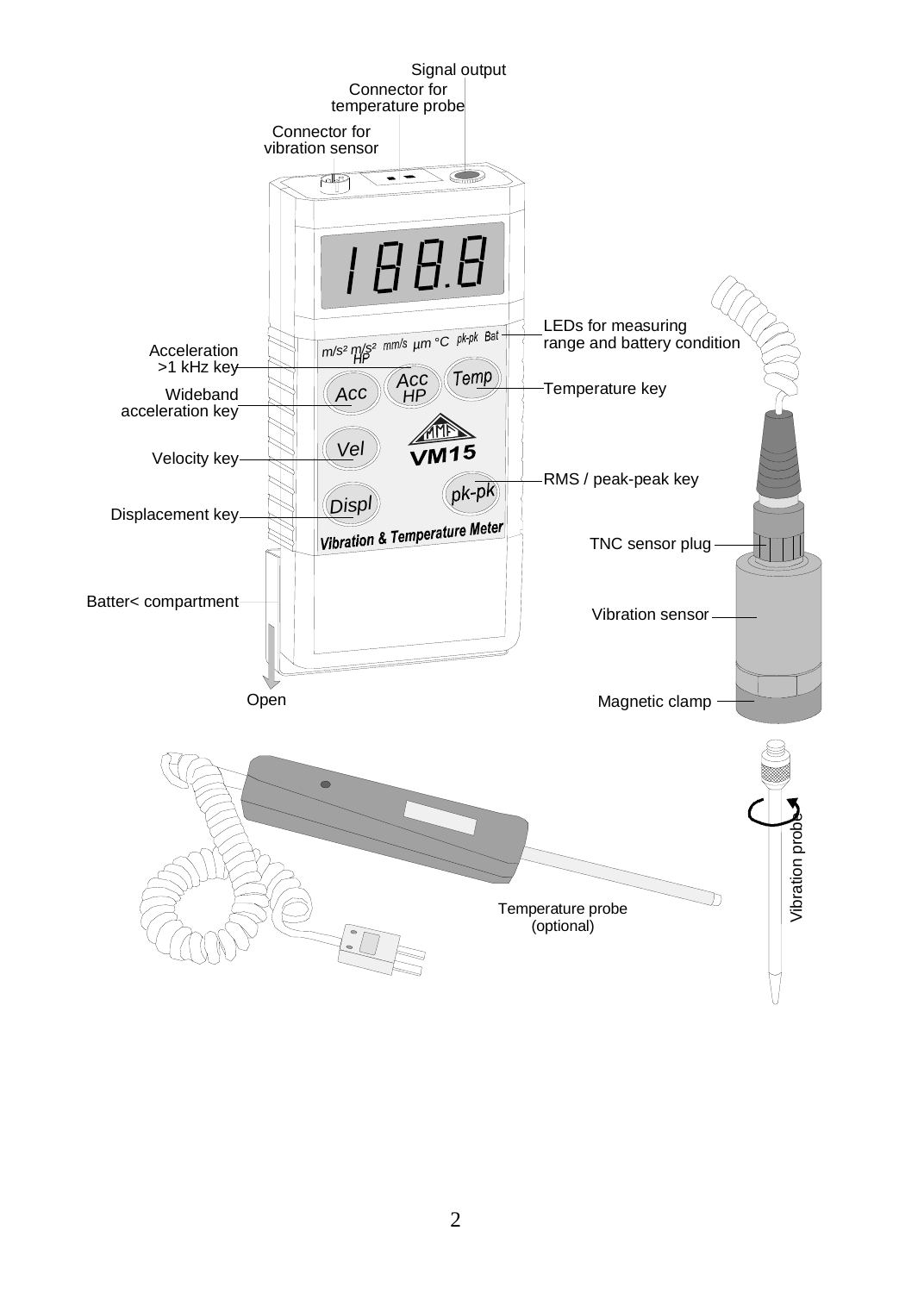*Dear customer,* 

*thank you for choosing an MMF Vibration Meter. We wish you convenient operation and successful work with your Vibration Meter VM15!* 

# **1. Properties**

The extremely compact Vibration Meter VM15 offers a variety of different measurement and indication possibilities:

- Wideband vibration acceleration, 3 Hz ... 10 kHz
- Vibration acceleration, 1 kHz ... 10 kHz
- Vibration velocity, 3 Hz ... 1000 Hz
- Vibration displacement,  $3 \text{ Hz} \dots 200 \text{ Hz}$

All measured quantities can be indicated as true rms or true peak-to-peak values. A piezoelectric accelerometer is used as vibration sensor.

Besides vibration the VM15 measures temperature, too. For this purpose a temperature sensor is optionally available.

The instrument is easy to operate and you will become familiar with its operation within shortest time.

# **2. Application**

The Vibration Meter VM15 is designed for offline vibration monitoring of all kind of machinery to assess their running condition. A typical application is cyclic monitoring of machine vibration as part of a maintenance plan. A maintenance interval may be one day or some days up to weeks, depending on type and importance of the machine.

Machine condition monitoring at an early stage helps to prevent unexpected breakdowns. Thus expensive secondary damage and manufacturing loss can be avoided.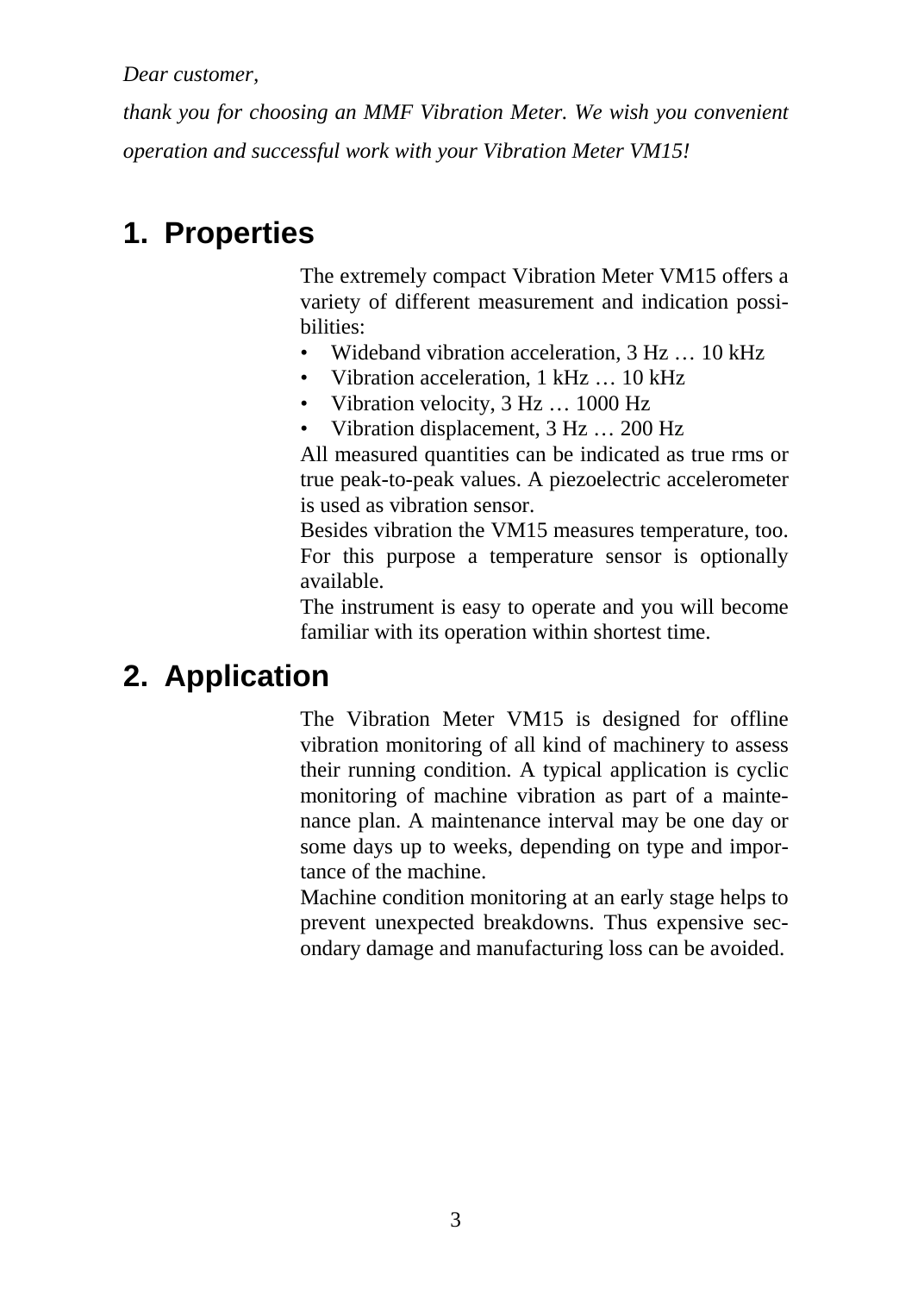# **3. Function**



Figure 1 shows the signal path of the VM15.

Figure 1: Signal path of the VM15

- **Vibration**  The Vibration Meter VM15 is supplied with a piezo Sensor ceramic planar shear accelerometer. This rugged type of accelerometer features highest precision and resolution. The accelerometer is equipped with an integrated ICP® compatible impedance converter.
	- **Input** The accelerometer input is connected to an ICP<sup>®</sup> compatible constant current source, which supplies the integrated electronic circuit of the sensor. The accelerometer signal passes a preamplifier and the following 10 kHz low pass filter. This way the resonant rise of the accelerometer is suppressed. The further signal path depends on the selected measuring range.
- **Rectifier** In the range "Acc" for wideband acceleration measurement the signal directly passes to the rectifier. You can select between rms (RMS) or peak-to-peak (PK-PK) rectifying. The electronic circuit of the VM15 provides the true peak-to-peak value independent of the signal form. For this purpose the positive and negative peak value is stored with a time constant of 1 s and the amounts are added.
	- **Display** The rectifier is followed by the analog-to-digital converter and the display. The display indicates 3½ digits that means, the highest indication is 1999. The indication is updated three times a second. The decimal point is shifted in dependence on the measuring range.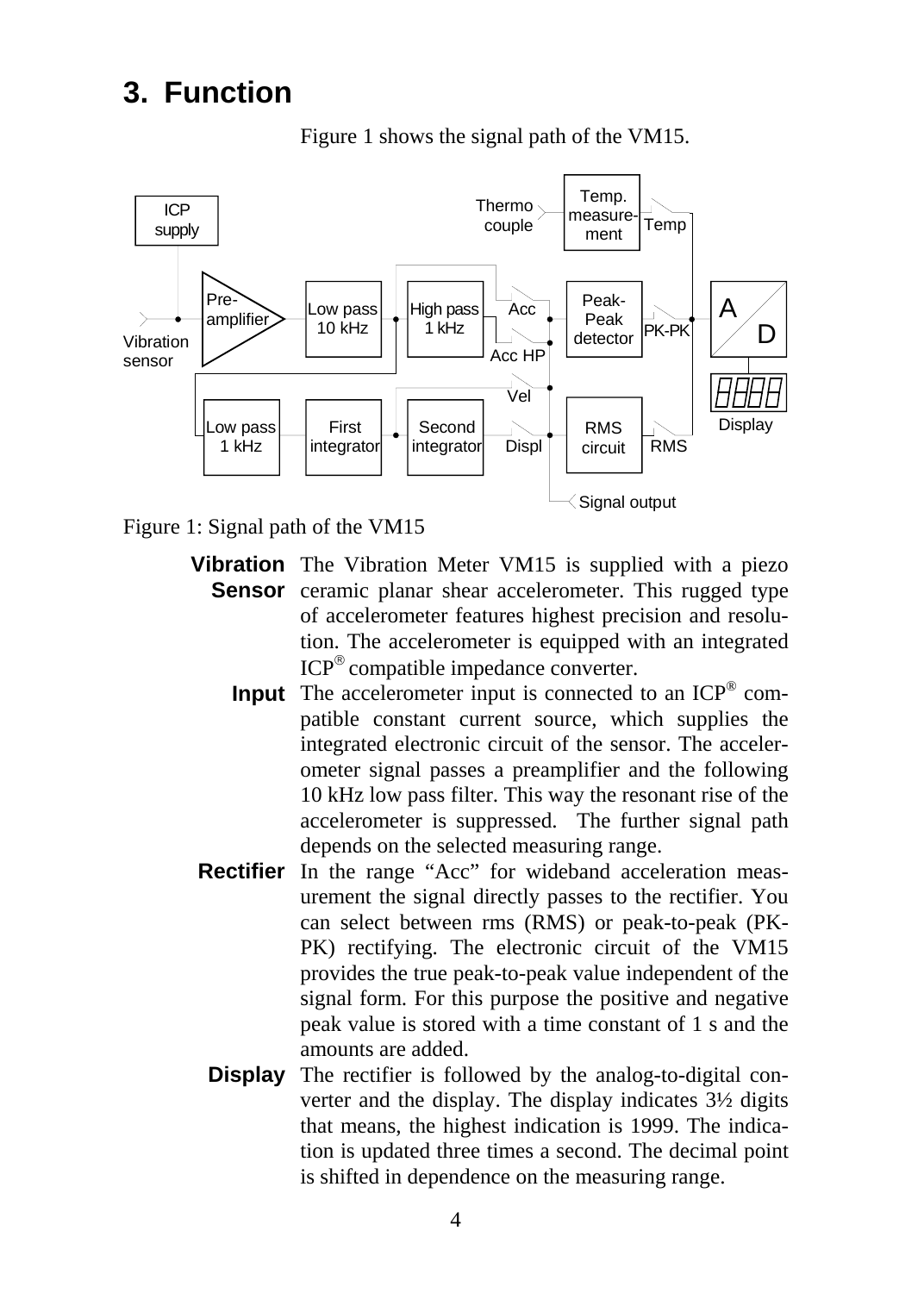Filtering and In the range "Acc HP" for high frequency acceleration **Integration** measurement the signal passes a two-pole high pass filter of 1 kHz additionally.

> In the range "Vel" the acceleration signal passes after the input stage a two-pole low pass filter and an integrator, which forms the velocity.

> In the range "Displ" the signal passes a second integrator additionally. By reason of the double integration displacement is indicated.

Due to their frequency response the integrators provide<br>only small output voltages at higher frequencies. There-<br>frequencies of the state of the distribution of the state of the state of the state of the state of the state fore, at some hundred Hz the dynamic range considerably decreases, especially at measurement of displacement (see Figure 2). At 160 Hz, for example, the dynamic range reaches 10 % only, i.e. 200  $\mu$ m. Therefore, velocity measurement and particularly displacement measurement are limited to low frequencies.



Figure 2: Dynamic range in dependence on the frequency

**Temperature** Temperature measurement is performed using a ther-**Measurement** mocouple probe.

**Signal Output** The output voltage at the signal output is proportional to the unrectified signal of the selected range.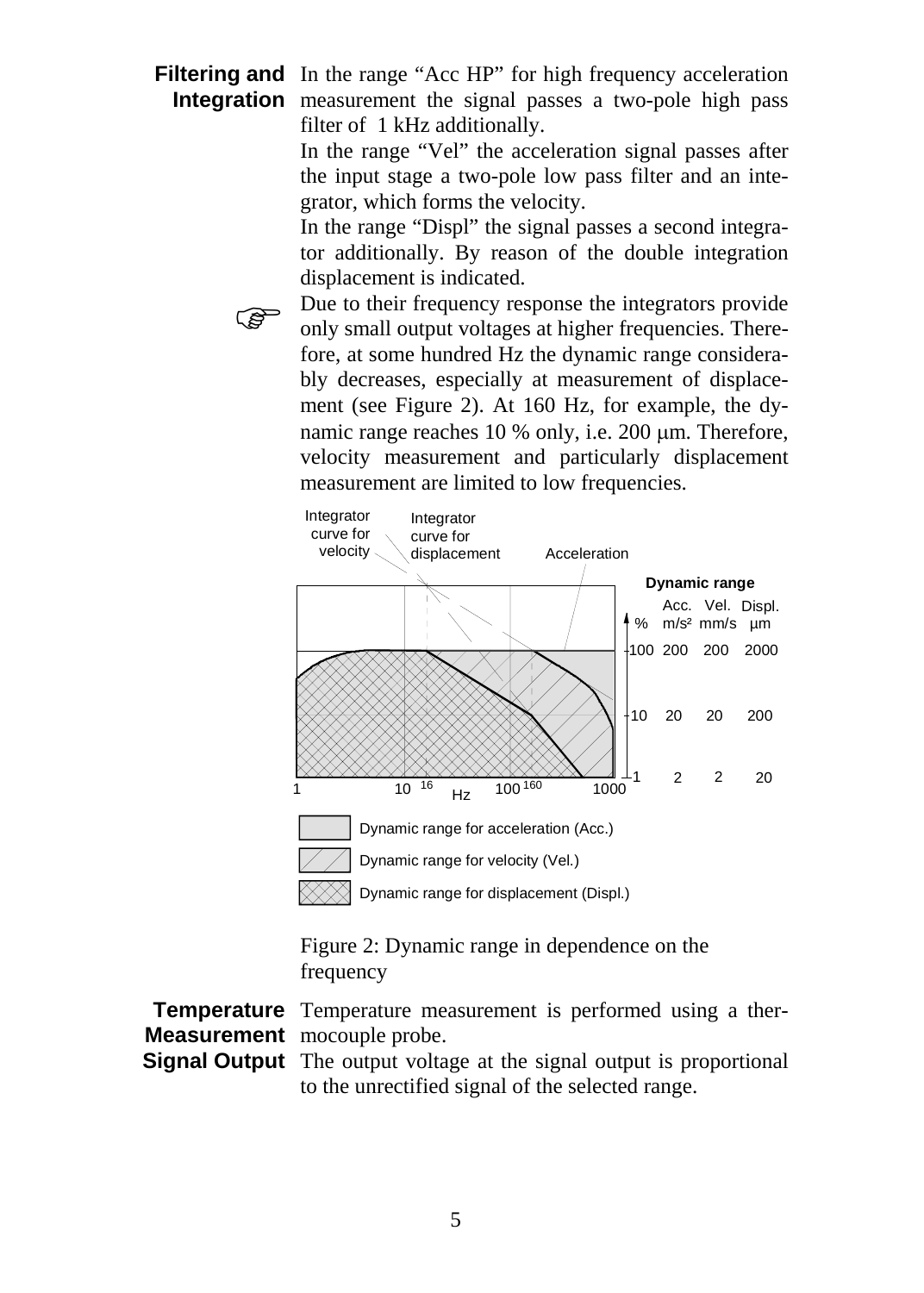# **4. Operation**

The Vibration Meter VM15 is very easy to operate:

- Mount the accelerometer
- Select the measuring range
- (Acc / Acc HP / Vel / Displ)
- Select the indication (RMS/PK-PK)
- Read the measuring value

## **4.1. Selection of Measuring Points**

**General** Before using the Vibration Meter VM15 suitable measuring points at the machine need to be selected. For this purpose it is recommended to turn to specialists with experiences in the field of vibration monitoring on machinery.

> In general it is advisable to measure vibration near to its source to minimize distortion of the signal to be measured by transmitting mechanical components. Suitable measuring points are rigid components, for instance the housing of bearings or gearboxes. Especially at vibration monitoring of roller bearings the distance from the pickup to the bearing is to minimize, with only a small number of junctions. This way you can avoid distortion of the frequency characteristics of the measuring signal.



Unsuitable for these measurements are fixing points at lightweight, flexible and soft components.

**Recommen-**The standard ISO 10816-1 recommends for vibration **dations to**  measurements on machines the housing of bearings or **ISO 10816-1** nearby measuring points.

For routine monitoring it is sufficient in many cases to measure vibration only in vertical or in horizontal direction. Rigid mounted machines with horizontal shafts have their highest vibration levels mostly in horizontal direction. Flexible mounted machines may have high vertical components of vibration, too.

For inspections vibration should be measured in all three directions (vertical, horizontal and axial) at all bearings.

The following illustrations show some examples for suitable measuring points.

You will also find recommendations for measuring points at different types of machines in ISO 13373-1.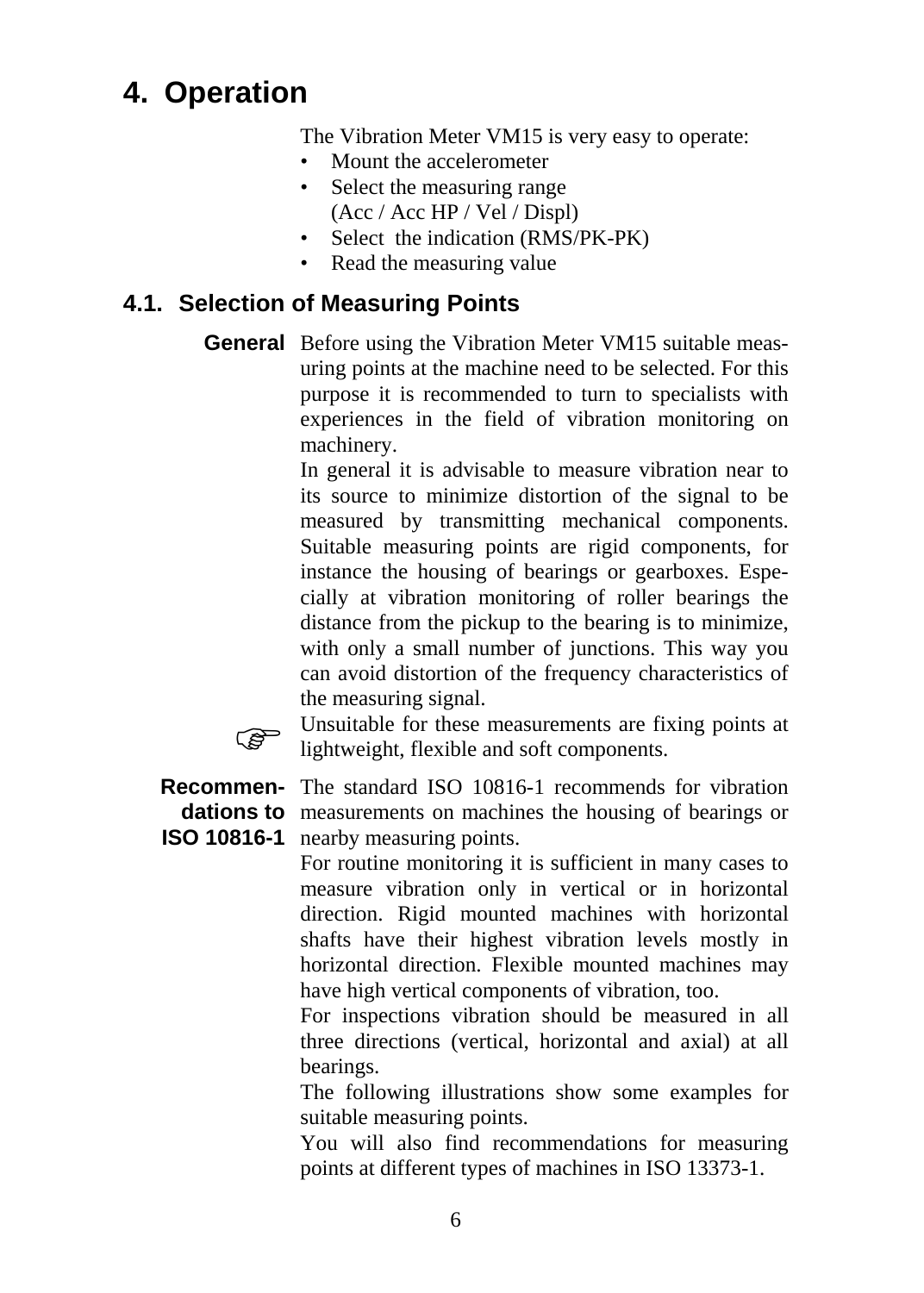

Figure 3: Measuring points on pillow block bearings



Figure 4: Measuring points on end shield bearings



Figure 5: Measuring points on electric motors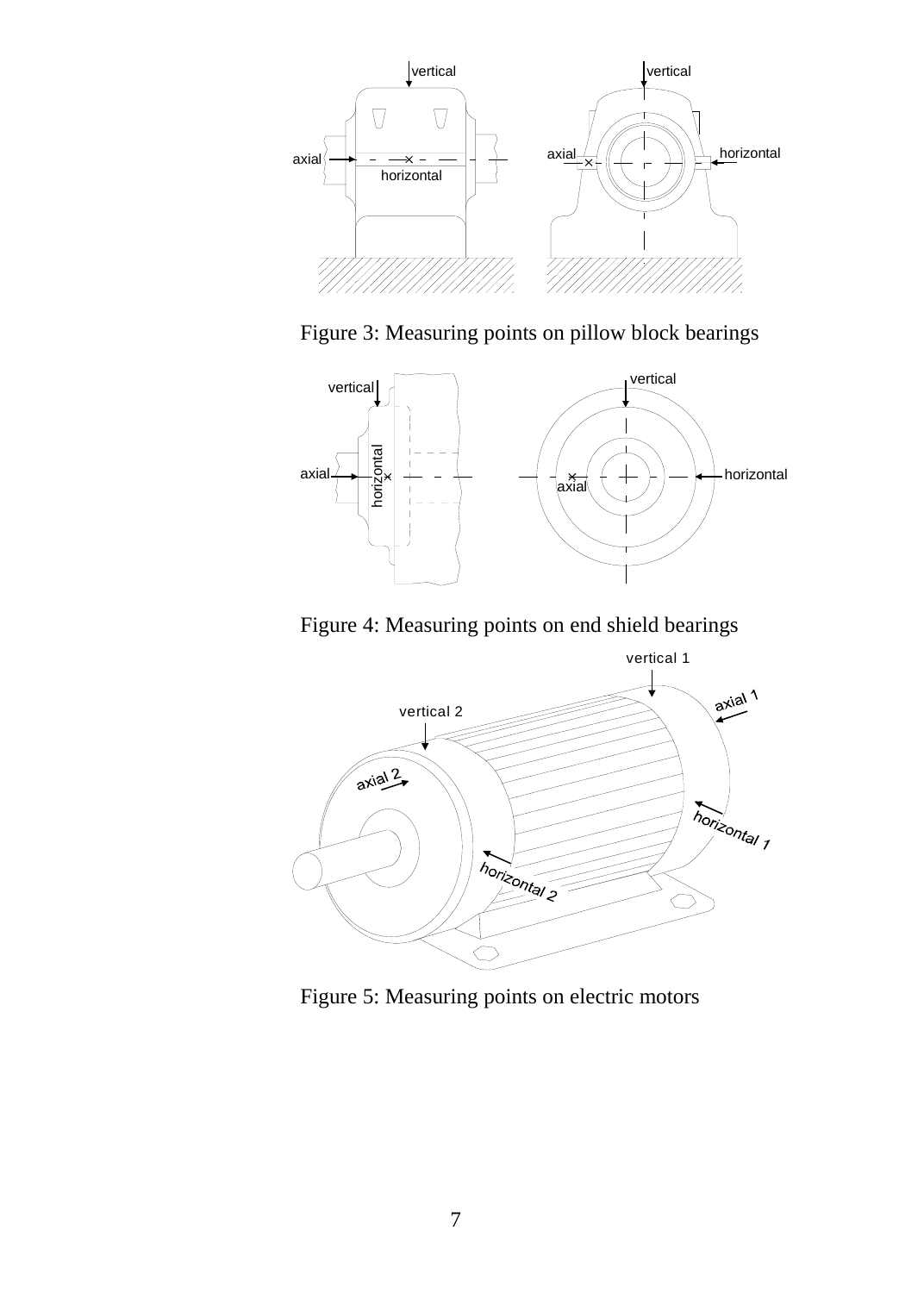#### **4.2. Mounting of the Accelerometer**

**Magnetic** The easiest way to attach the accelerometer to the **Clamp** measuring point is the use of a magnetic clamp (delivered together with the accelerometer). It is screwed into the M5 threaded hole in the bottom of the accelerometer. A thin film of grease, for instance silicone oil, between accelerometer and magnetic clamp and on the measuring point improves the quality of mechanical coupling.



**Caution:** The magnetic clamp has a very strong pulling force and is, therefore, suitable for transmission of high frequencies and vibration levels. Please note, however, that careless dropping of the magnetic clamp to the measuring point may generate very high g levels which can overload the accelerometer. Therefore, put on the sensor with the magnetic clamp to the measuring point like shown in Figure 6 by gently rolling it over the edges.



Figure 6: Attaching the magnetic clamp

**Coupling**  For defined coupling conditions to the measuring ob-**Surface** ject, it is recommended to use a coupling plate of steel with a flat coupling surface. It should have at least the diameter of the accelerometer bottom. Suitable for this purpose is, for instance, a steel plate according to Figure 7. It can be epoxy glued or welded to the measuring point.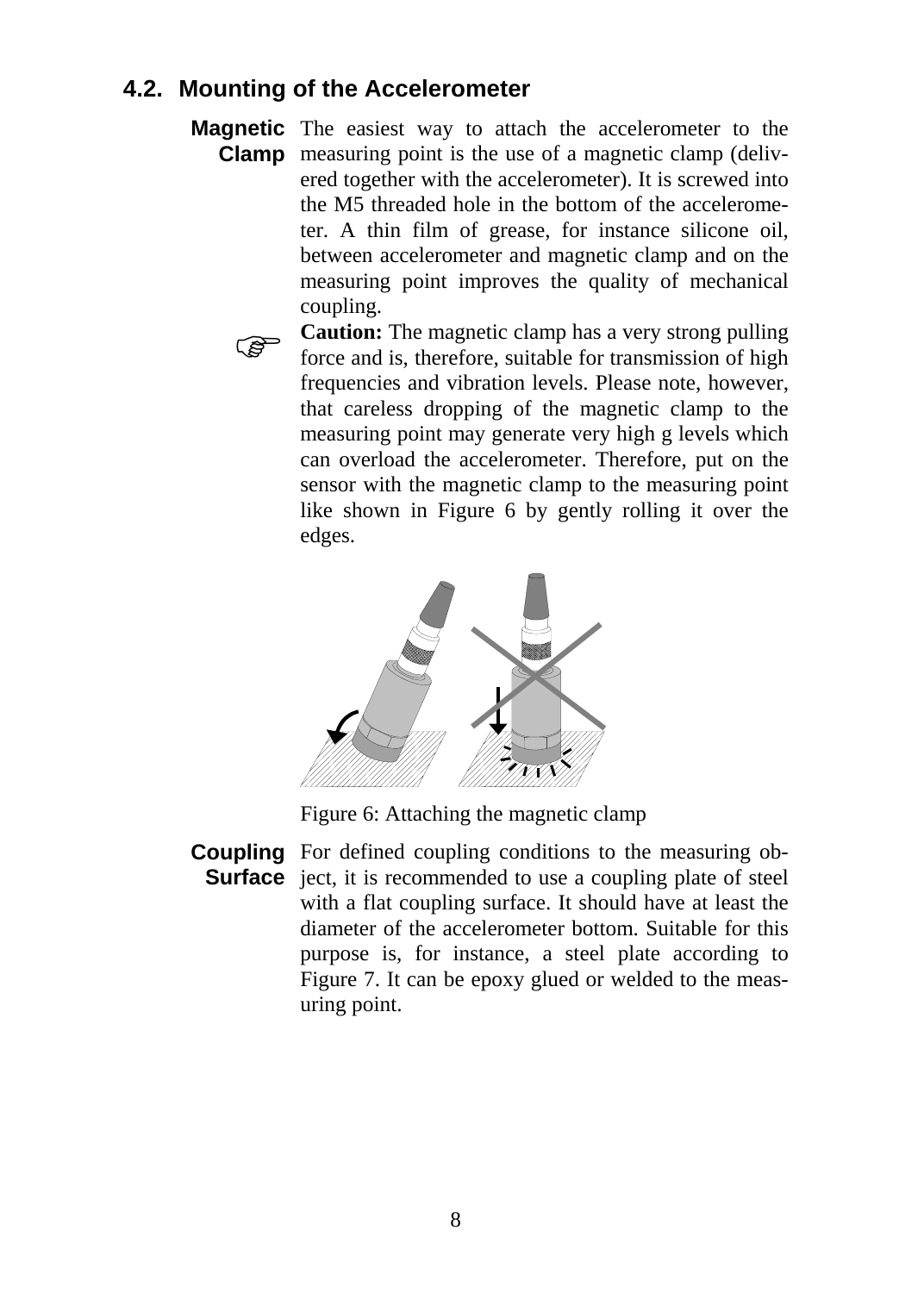

Figure 7: Preparing the coupling point

**Important:** A good quality of the surface between the accelerometer and the test object is necessary for an exact transmission of vibration. Rough and scratched or too small coupling surfaces may cause considerable measuring errors, particularly in the range above 1 kHz. Cast or varnish surfaces are unsuited.

Accelerometer The probe is an useful accessory for rough estimating **Probe** measurements of vibration severity at measuring points which are difficult to access. It is screwed into the M5 threaded hole in the bottom of the accelerometer. However, some experience is required to get reproducible results.

> The probe is unsuitable in the frequency range above 1 kHz. Due to coupling resonance at higher frequencies significant measuring errors may occur.

Accelerometer Make sure that the cable connector at the accelerometer  **Cable** is tightly screwed. The connection of the cable to the measuring instrument is removed by pulling it out. Please don't try to turn it!

#### **4.3. Measurement**

**Switching on** By pressing one of the measuring range keys "Acc", **and Measuring**  "Acc HP", "Vel", "Displ" or "Temp" the Vibration **Range** Meter is switched on. The selected measuring range is indicated by one of the LEDs below the display. The measuring range can be changed by pressing another key.

**RMS and Peak-**Within the vibration measuring ranges you can select Peak Value of between true rms or true peak-to-peak indication. After **Vibration** switching on the instrument, it indicates at first in any case rms values. By pressing the "pk-pk" key the instrument switches to the indication of peak-to-peak values. The LED "pk-pk" indicates this.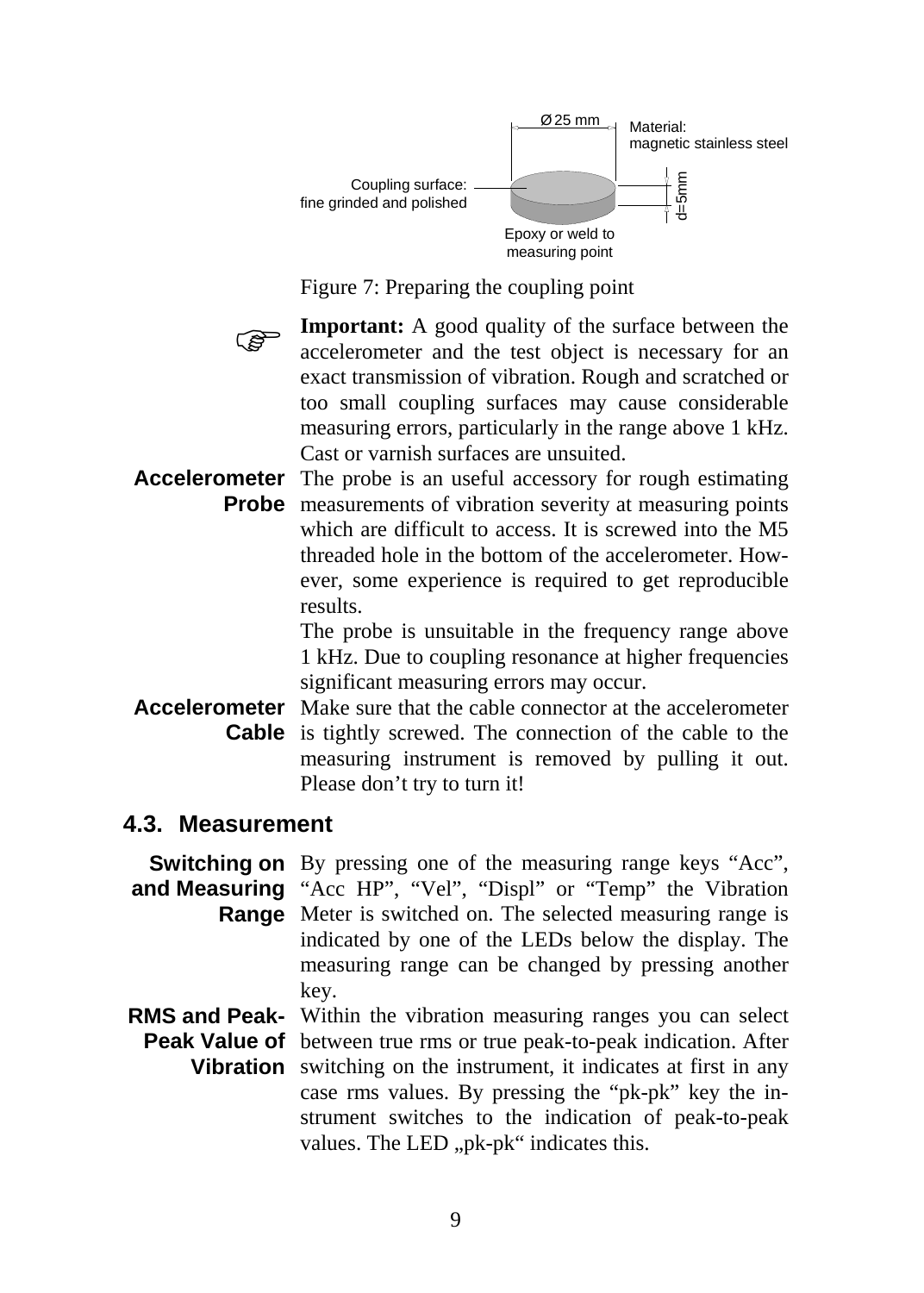

**See Solution**<br> **Please consider that the accuracy which can be**<br> **Please consider that the accuracy which can be** achieved in the displacement range is limited due to double integration. This applies particularly to peak-topeak displacement. A variation of the displayed value of  $\pm 10$  um is normal.

> The VM15 and the transducer cable must not be moved during measurement of displacement. Even slight motion can introduce force into the sensor and thereby generate unwanted displacement.

**Overload** If the input signal is too high, the display shows at the first digit from the left side the figure "1". The three other digits remain off.

> This may occur at very high vibration levels or at shock load of the accelerometer.

> In the temperature measuring range overload is indicated in case the temperature sensor is not connected.



Please note, when using the integrators (measuring ranges "Vel" and "Displ") that the overload indication is derived from the signal after the integrators. So it may occur in extreme cases, for instance, at vibration signals with high frequencies and very high levels that the input stage of the instrument is already overloaded, while the display shows "normal" measuring values.

> The reason for this fact is the attenuation of higher frequencies by the integrators, as shown in Figure 2. Just to make sure that the input stages are not overloaded, switch to the range "Acc" and activate the indication "pk-pk". Now the signal before the integrators is indicated. If there is no overload indication, you can measure velocity or displacement unreservedly.

**Temperature** If you have connected the temperature probe to the **Measurement** instrument you can switch to the temperature range by pressing the "Temp" key. The VM15 can measure temperatures between 2°C and 200 °C.

The temperature probe can be ordered optionally (ordering no. **VM15-T**). It is characterized by a very fast measurement, even on rough or painted surfaces.



**Important:** Please remove the accelerometer from the test object before using the temperature probe, in case both measuring points are electrically connected. If the tip of the temperature probe and the accelerometer case are connected, the VM15 will not measure properly.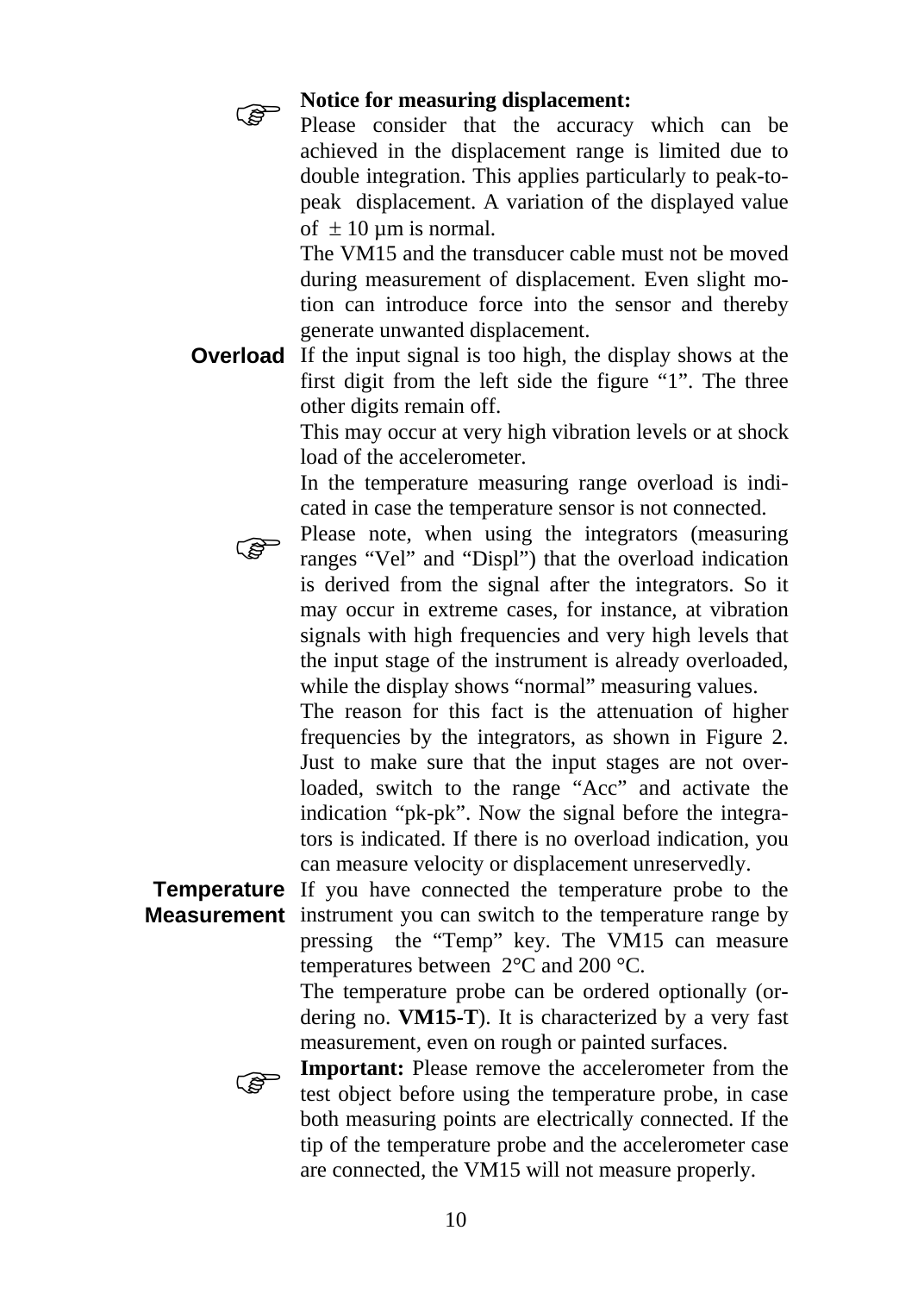

**Important:** The temperature probe is equipped with an unprotected, spring shaped thermocouple for shortest response time. It has a long lifetime at gentle manipulation. Soft pressure to the measuring point is sufficient for good temperature transmission. The tip of the sensor must be free of contamination and should be cleaned, if required, by cleaning benzine. After use put on the protection cap.

**Shut-off Timer** About 1 to 2 minutes after pressing one of the measuring range keys, the instrument switches off automatically. This way an unintentional discharge of the battery is avoided. The automatic shut-off function is deactivated if a plug is inserted in the signal output.

#### **4.4. Signal Output**

The signal output is located at the upper end of the instrument. This output is intended for connection of an external instrument via a 3.5 mm phone jack (mono). This can be useful, for instance, to store the measured signal by means of a data logger or to analyze the signal spectrum by an FFT-analyzer.

The signal output offers the signal of the measured value before passing the rectifier. This may be, for instance, the broadband acceleration in the range "Acc" or the once integrated and filtered signal in the range "Vel".

The maximum output voltage is  $\pm$  3 V. The output voltage is scaled proportional to the indication on the display. At an indication of "200.0" the output voltage is 2 V, for example. This applies to rms and peak-topeak values. The output impedance is about 100 Ω via a capacitance of 1 µF.

The signal is connected to the outer ring of the jack socket. The central contact is connected to the ground. The wiring of the jack is shown in Figure 8.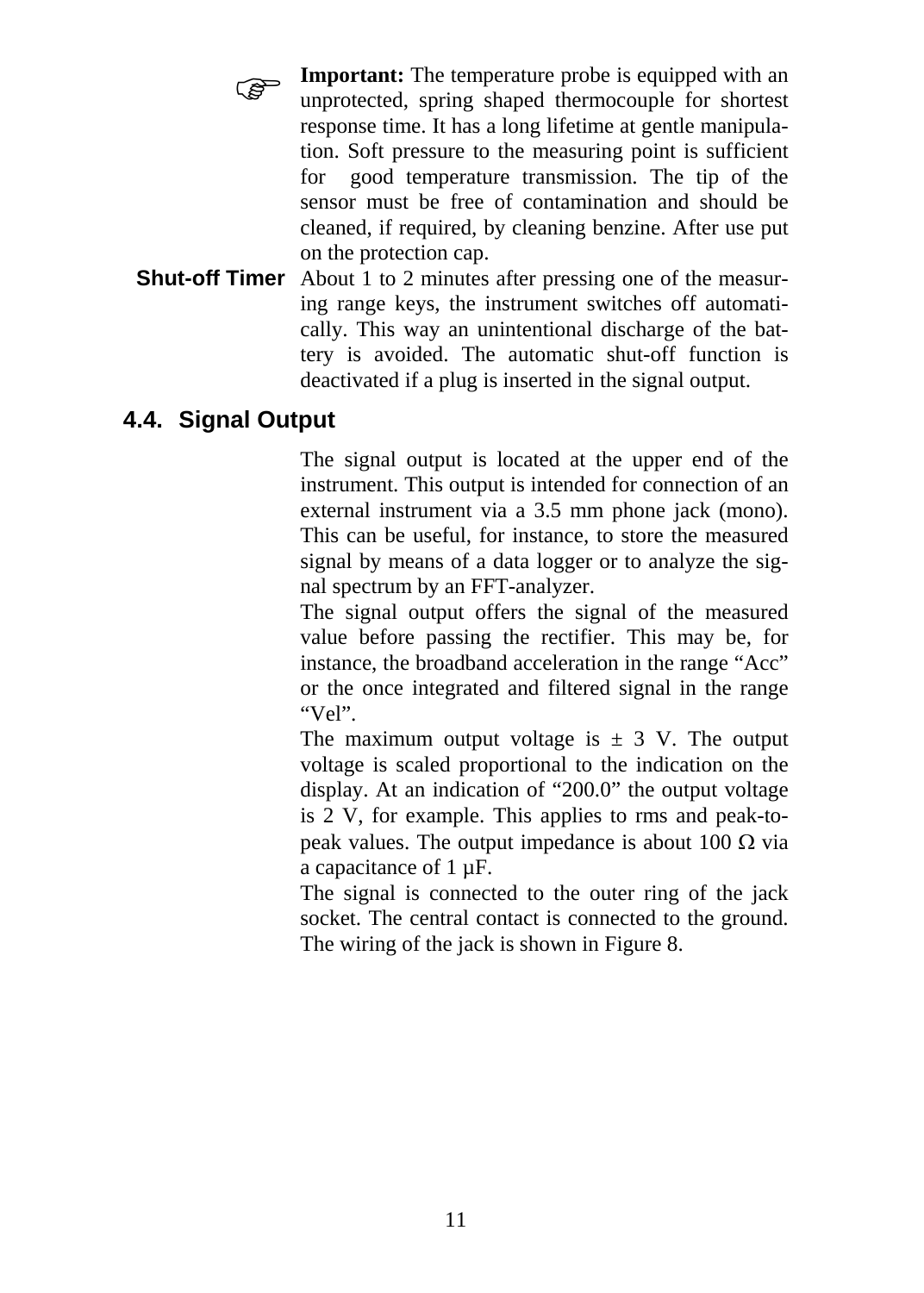

Figure 8: Wiring of the signal output

**Deactivating** If a plug is connected to the output, the auto switch off **the Shut-off**  function will be deactivated. The instrument measures **Timer** continuously without any activation of a key.

**Signal Cable** A 1.5 m measuring cable with 3.5 mm jack at one end and BNC connector at the other end is optionally available (ordering no. **VM15-S**).

To avoid unnecessary battery discharge by continuous operation, please disconnect the signal cable when the instrument is not in use.

## **4.5. Replacing the Battery**

The Vibration Meter VM15 is powered by a 9 V battery type IEC 6F22 (PP3 or equivalent). The battery compartment is located at the rear of the instrument. The battery compartment is opened by pressing on the grooved part of the cover and sliding it downwards (see figure page 3).

The power consumption amounts to about 12 mA. It is recommended to use alkaline batteries. With alkaline batteries a battery life of about 20 h can be reached. The use of accumulators is possible as well. A fully charged accumulator works about 5 h.

When the VM15 is switched off its stand-by current is only 4 µA which is in the range of the self-discharge current of typical batteries.

**Battery** The right LED ("BAT") indicates if the battery voltage **Indicator** drops below 7.5 V. Down to 7 V the instrument works properly.



Please take flat batteries out of the compartment imme-<br>diately, to avoid leakage. It is advisable to do the same, if the instrument will not be used for longer time.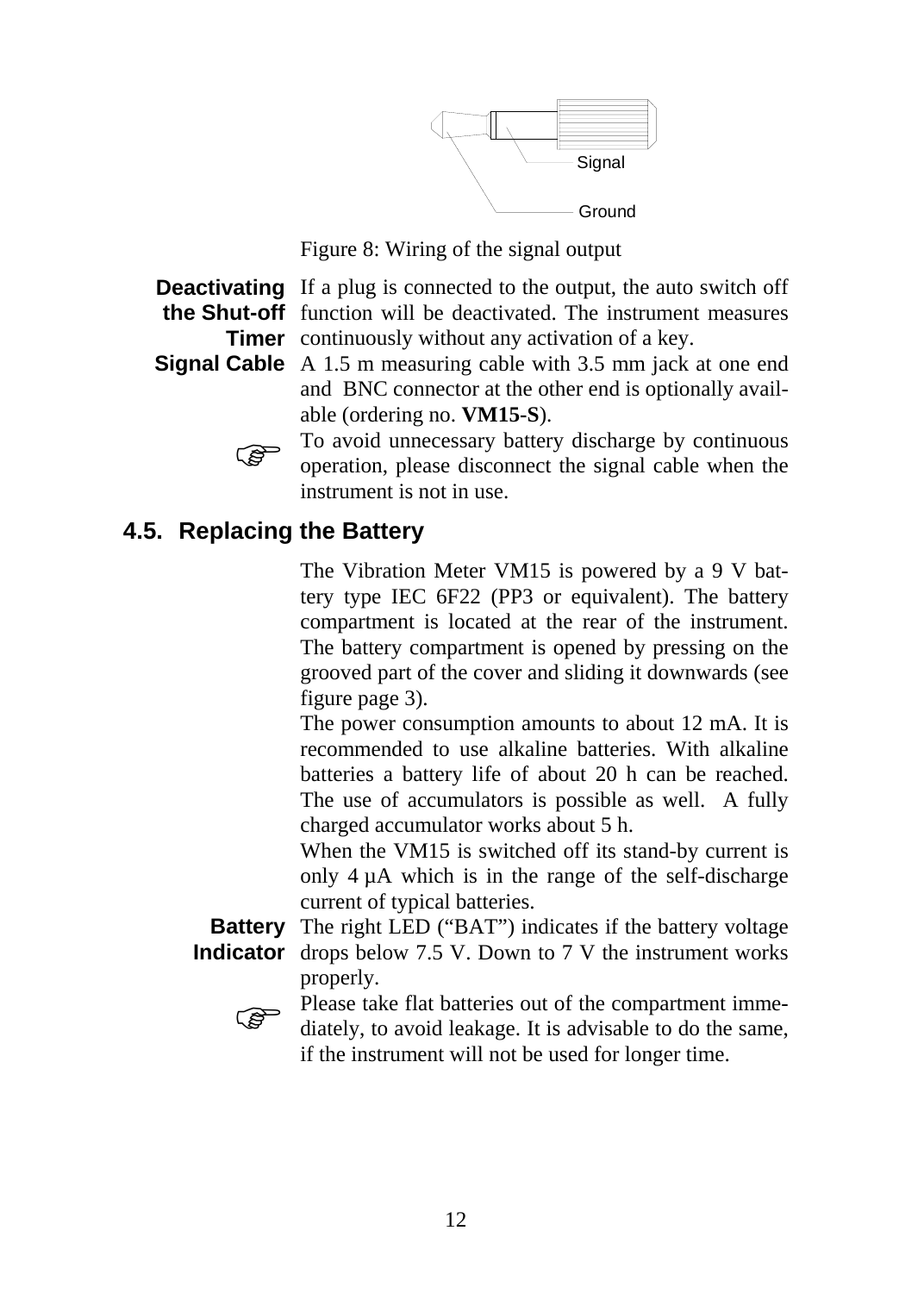# **5. Measuring Methods for Machine Vibration**

The assessment of machine vibrations as part of predictive maintenance requires a high degree of experience. At this point, therefore, this problem can be only touched on with the help of some proven methods.

#### **5.1. Vibration Severity Measurement for Unbalance**

A common procedure for monitoring the Unbalance of rotating machines is to measurement of vibration velocity, or so-called vibration severity. Vibration severity is a measure of the energy of the emitted vibration. Reasons for Unbalance, for instance, may be loose screws, bent components, worn out bearings with too much clearance or dirt on blower fans. Often several of these effects can influence one another.

**ISO 10816-1** If no reference values of vibration severity are available on the relevant machine, you may refer to the recommendations of ISO 10816-1 (see table below). Here you will find permissible values of the vibration severity of different machine types. The basis of the assessment is the maximum value of all measured points on the machine.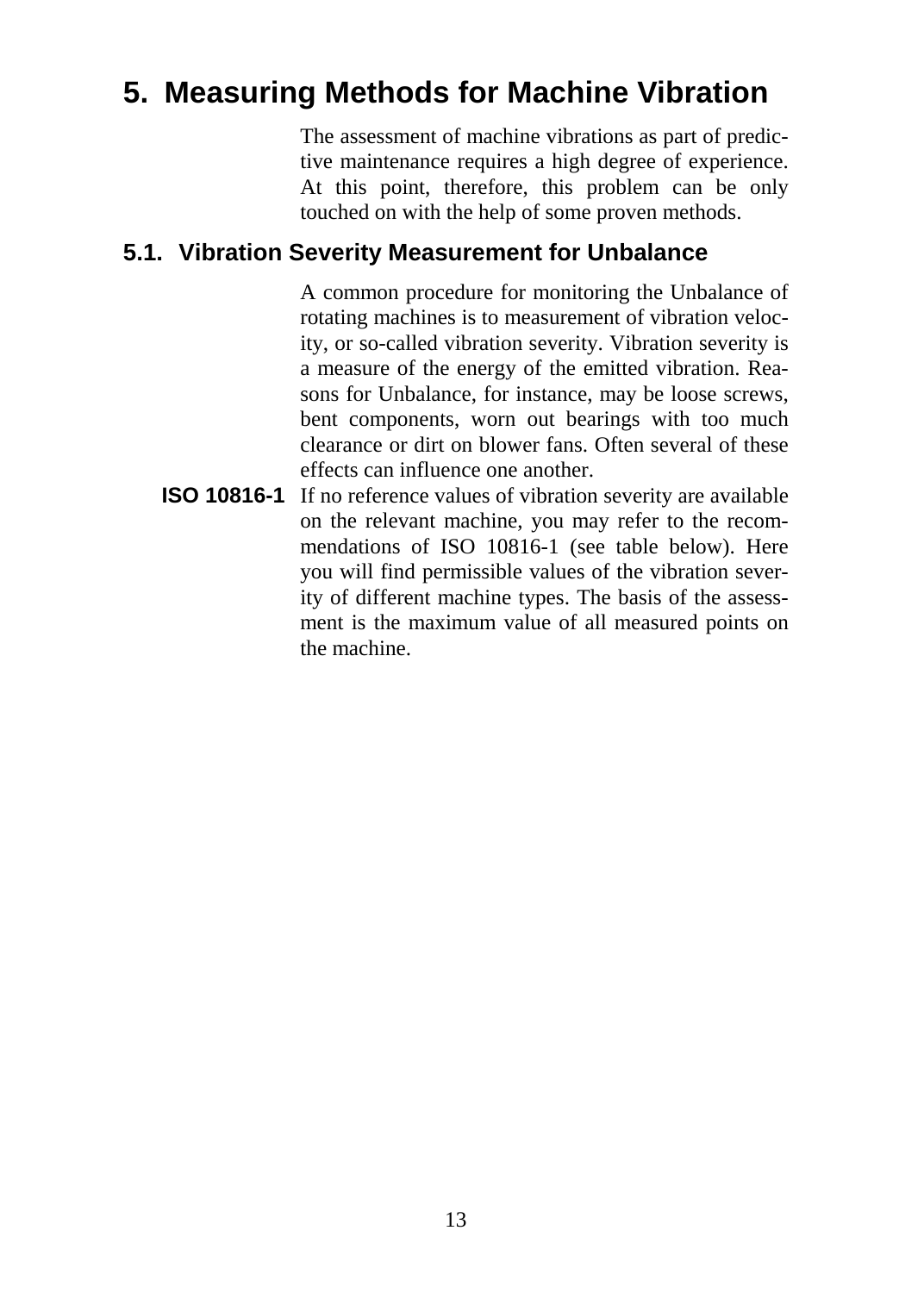| <b>Machine</b><br><b>Type</b> | <b>Power Rating</b><br><sub>or</sub><br><b>Shaft Height</b> | <b>Speed</b>   | Foun-<br>dation | Max.<br>Continu-<br>ous value |
|-------------------------------|-------------------------------------------------------------|----------------|-----------------|-------------------------------|
|                               |                                                             | $min-1$        |                 | mm/s                          |
|                               | 300 kW - 50 MW                                              |                | rigid           | 7.1                           |
|                               | 300 kW - 50 MW                                              |                | flexible        | 11                            |
|                               | $>50$ MW                                                    | < 1500         | rigid           | 7.1                           |
| Steam                         | $>50$ MW                                                    | < 1500         | flexible        | 11                            |
| <b>Turbines</b>               | $>50$ MW                                                    | $1500 - 1800$  |                 | 8.5                           |
|                               | $>50$ MW                                                    | $3000 - 3600$  |                 | 11.8                          |
|                               | $>50$ MW                                                    | >3600          | rigid           | 7.1                           |
|                               | $>50$ MW                                                    | >3600          | flexible        | 11                            |
|                               | $< 160$ mm                                                  |                | rigid           | 2.8                           |
|                               | $< 160$ mm                                                  |                | flexible        | 4.5                           |
| Electrical                    | $160 - 315$ mm                                              |                | rigid           | 4.5                           |
| Engines                       | $160 - 315$ mm                                              |                | flexible        | 7.1                           |
|                               | $>315$ mm                                                   | $120 - 15000$  | rigid           | 7.1                           |
|                               | $>315$ mm                                                   | $120 - 15000$  | flexible        | 11                            |
|                               | $<$ 3 MW                                                    |                | rigid           | 7.1                           |
| <b>Gas Turbines</b>           | $<$ 3 MW                                                    |                | flexible        | 11                            |
|                               | $>$ 3 MW                                                    | $3000 - 20000$ |                 | 14.7                          |
| <b>Generators</b>             | $>50$ MW                                                    | $1500 - 1800$  |                 | 8.5                           |
|                               | $> 50$ MW                                                   | $3000 - 3600$  |                 | 11.8                          |
|                               | $< 15$ kW                                                   |                | rigid           | 2.8                           |
|                               | $< 15$ kW                                                   |                | flexible        | 4.5                           |
| Blowers.                      | $15 - 300$ kW                                               |                | rigid           | $\overline{4.5}$              |
| Compressors                   | $15 - 300$ kW                                               |                | flexible        | 7.1                           |
|                               | $>300$ kW                                                   |                | rigid           | 7.1                           |
|                               | $>300$ kW                                                   |                | flexible        | 11                            |
|                               | $< 15$ kW                                                   |                | rigid           | 4.5                           |
| Pumps with                    | $<$ 15 kW                                                   |                | flexible        | 7.1                           |
| separate drive                | $>15$ kW                                                    |                | rigid           | 7.1                           |
|                               | $>15$ kW                                                    |                | flexible        | 11                            |
|                               | $< 15$ kW                                                   |                | rigid           | 2.8                           |
| Pumps with                    | $< 15$ kW                                                   |                | flexible        | 4.5                           |
| integrated<br>drive           | $>15$ kW                                                    |                | rigid           | 4.5                           |
|                               | $>15$ kW                                                    |                | flexible        | 7.1                           |

## **Measurement**  Vibration severity is measured in the measuring range with the VM15 "Vel". The instrument should be switched to the rms

mode (LED "pk-pk" is dark).

#### **5.2. Vibration Measurement on Reciprocating Engines**

 **ISO 10816-6** Reciprocating engines, like combustion engines and compressors, are characterized by forward and backward going masses. The vibration generated by this motion, is higher than the vibration of rotating machinery. Standard ISO 10816-6 contains recommendations for the assessment of vibrations of reciprocating ma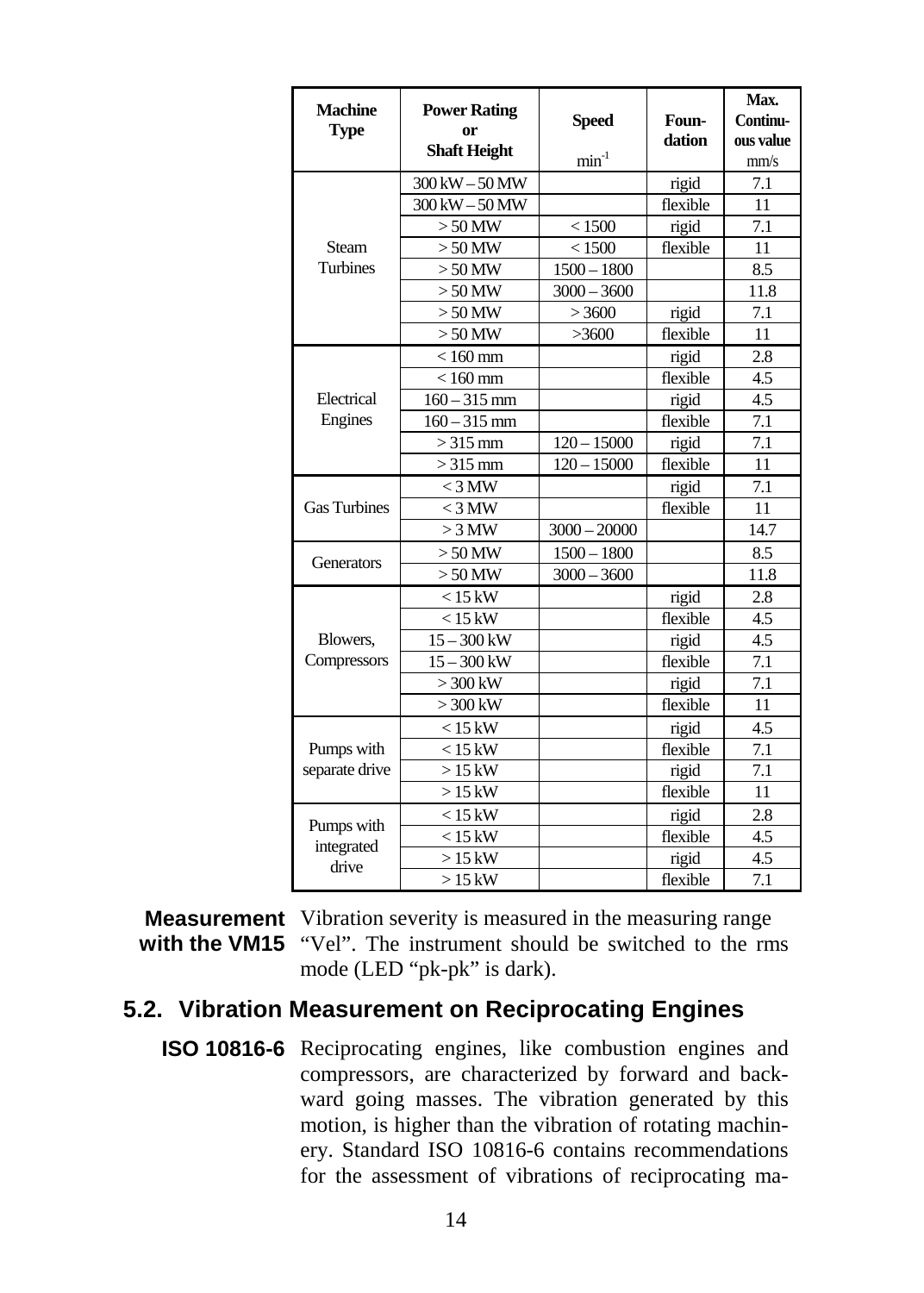chines. The measured quantities are the rms values of acceleration, velocity and displacement. They are picked up at the machine block in all three axes of the room. The recommended frequency range reaches from 2 Hz up to 1000 Hz. That means that the Vibration Meter VM15 is well suited for vibration measurement according to ISO 10816-6.

By means of the measured values of the three vibration quantities, the reciprocating engine may be classified as belonging to a particular class of assessment. The following table allows this classification. At first read the relevant vibration severity level for all three measured vibration quantities. The highest of these three determined severity classes is the decisive class. In the right part of the table you will find the degree of machine condition in dependence on the machine class (depending on size, construction, assembly and speed of the machine).

|           |            | Maximum Vibration |                     |     |     |     | <b>Machine Class</b> |     |     |     |
|-----------|------------|-------------------|---------------------|-----|-----|-----|----------------------|-----|-----|-----|
| Vibration | Vibration  | Vibration         | Vibration           | 1   | 2   | 3   | 4                    | 5   | 6   | 7   |
| Severity  | Displacem. | Velocity          | Accelerat.          |     |     |     |                      |     |     |     |
| Level     | um rms     | mm/s rms          | m/s <sup>2</sup> ms |     |     |     |                      |     |     |     |
| 1.1       | < 17.8     | < 1.12            | < 1.76              |     |     |     |                      |     |     |     |
| 1.8       | < 28.3     | < 1.78            | < 2.79              |     |     |     |                      |     |     |     |
| 2.8       | < 44.8     | < 2.82            | < 4.42              | A/B | A/B | A/B |                      |     |     |     |
| 4.5       | < 71.0     | < 4.46            | < 7.01              |     |     |     | A/B                  | A/B |     |     |
| 7.1       | < 113      | < 7.07            | < 11.1              | C   |     |     |                      |     | A/B | A/B |
| 11        | < 178      | < 11.1            | < 17.6              |     | С   |     |                      |     |     |     |
| 18        | < 283      | < 17.8            | < 27.9              |     |     | C   |                      |     |     |     |
| 28        | < 448      | < 28.2            | < 44.2              |     |     |     | C                    |     |     |     |
| 45        | < 710      | < 44.6            | < 70.1              | D   | D   |     |                      | C   |     |     |
| 71        | < 1125     | < 70.7            | < 111               |     |     | D   | D                    |     | С   |     |
| 112       | < 1784     | < 112             | < 176               |     |     |     |                      | D   | D   | C   |
| 180       | >1784      | >112              | >176                |     |     |     |                      |     |     | D   |

The assessment classes have the following meanings:

- A New machines
- B Continuous running without restriction possible
- C Not suitable for continuous running, reduced operability until the next scheduled maintenance
- D Too high vibration, damages to the machine cannot be excluded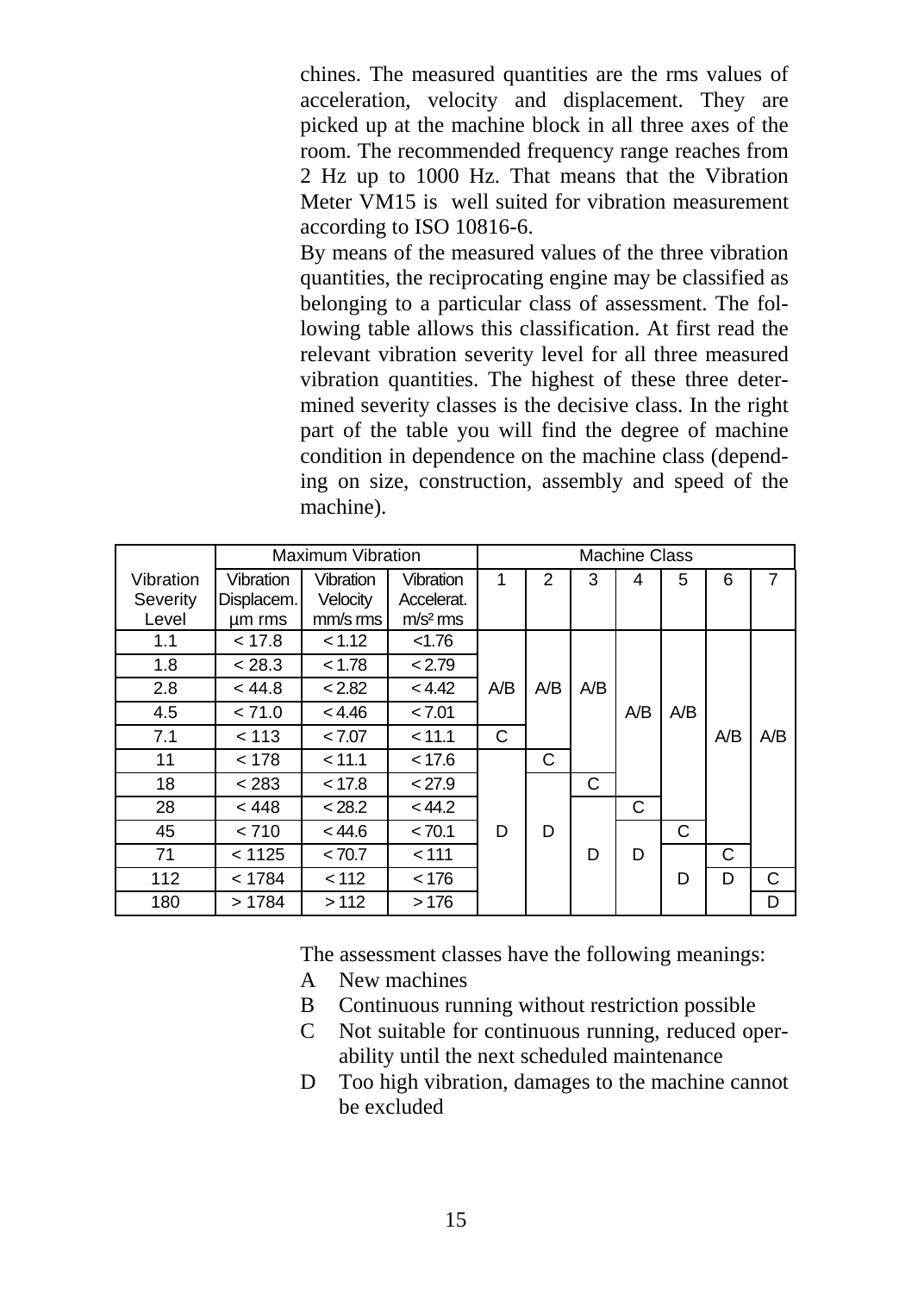#### **5.3. Measuring Bearing Condition**

**General** The two methods mentioned above according to ISO 10816 are concerned with vibration caused by unbalanced masses. This section deals with vibration generated by roller bearings.

> Typical reasons for damage to roller bearings are fatigue, corrosion, cage damage, insufficient lubrication or fatigue caused by excess strain. The results are damages of the ball race (creation of pittings), rising temperature, increasing noise, rising bearing clearance, flutter up to the breakage of the cage and the total breakdown of the machine.

> The movement of the rolling elements along such damages, such as pittings, generates mechanical pulses which initiate vibrations of the whole system. These vibrations can be measured, for instance, at the housing of the bearing.

> As a rule, the vibrations of roller bearings have frequencies above 1 kHz. Usually acceleration is measured.

> Damages of roller bearings may be diagnosed by means of frequency analysis or on the basis of rms and peak value measurements over time.

> The diagnosis of the frequency spectrum provides the most detailed information about a bearing, but requires a high degree of experience.

> Vibration measurement in time domain (measurement of rms and peak value of acceleration) is much easier to perform but yields less specific results. In many cases, however, it is sufficient to evaluate the condition of a roller bearing.

**Crest Factor** An established method in time domain is the measurement of the crest factor. The crest factor is the quotient of the peak value and the rms of acceleration ( $\hat{a}/a_{\rm rms}$ ). This method is based on the experience that in the early pre-damage stage of the bearing the rms of acceleration shows only small changes, whereas the peak value increases significantly (see Figure 9).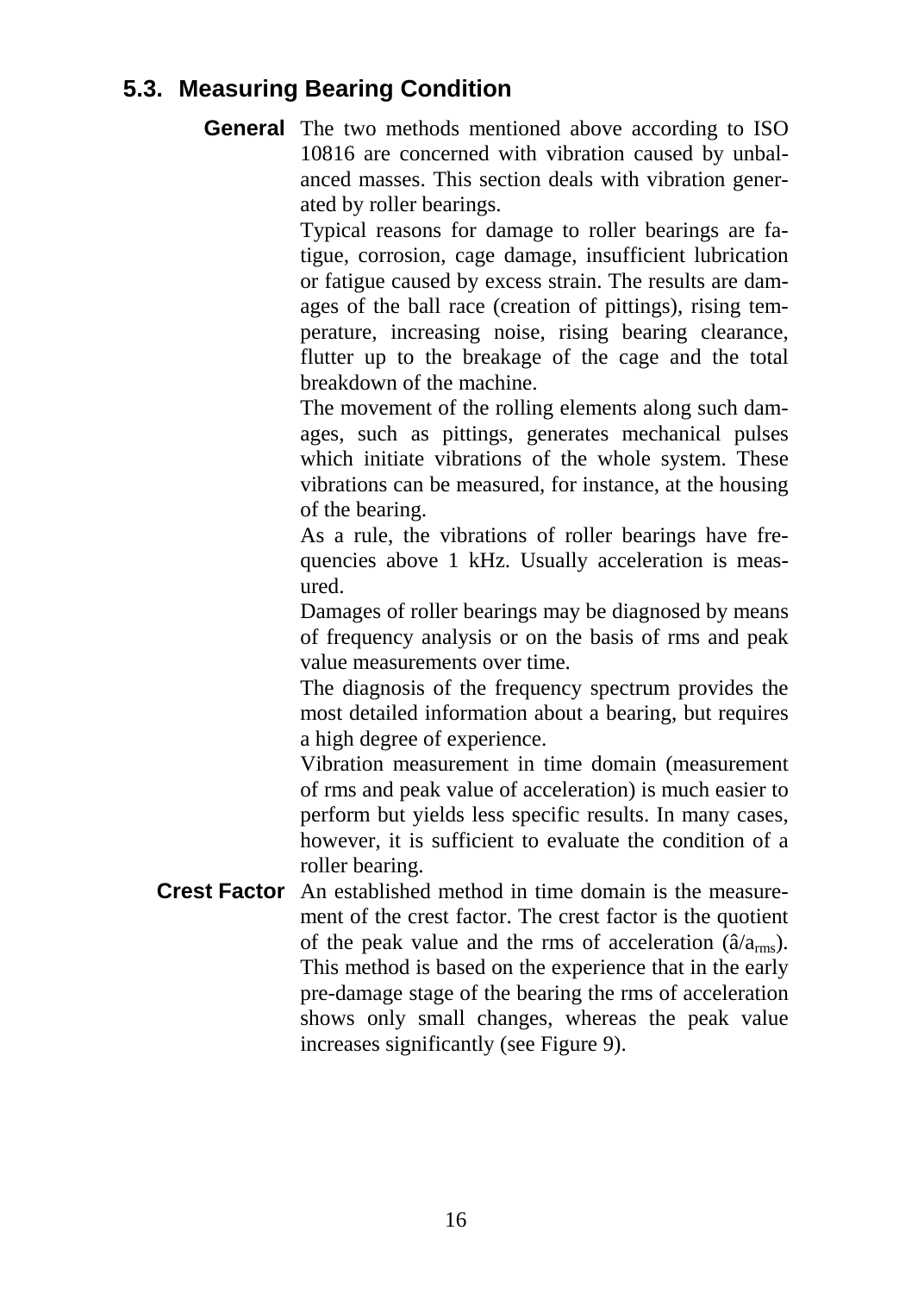

The following table shows the crest factor and, alternatively, the product of peak and rms values in dependence on the degree of the bearing damage.

| <b>Condition</b>               | a <sub>eff</sub> | â         | â/a <sub>eff</sub> | â ● a <sub>eff</sub> |
|--------------------------------|------------------|-----------|--------------------|----------------------|
| no damage                      | small            | small     | $\sim$ 3           | small                |
| small individual damage        | small            | increased | >3                 | slightly increased   |
| several individual damages     | increased        | increased | >3                 | medium increased     |
| severe individual damage       | increased        | high      | >>3                | increased            |
| many severe individual damages | high             | high      | >3                 | high                 |

**Diagnostic** Another method of monitoring roller bearings in time **Coefficient** domain is the diagnostic coefficient  $D_K(t)$  according to Sturm. This coefficient is calculated from the rms and the peak values of the acceleration at good operating condition of the bearing (initial values with the index 0) and at the present condition (index t):

$$
D_{K} (t) = \frac{a_{\text{eff}}(0) \cdot \hat{a}(0)}{a_{\text{eff}}(t) \cdot \hat{a}(t)}
$$

According to Sturm the following values represent the indicated conditions:

| $D_{K}(t)$   | <b>Bearing Condition</b>                       |
|--------------|------------------------------------------------|
| >1           | Improvement                                    |
| $1 - 0.5$    | Good condition                                 |
| $0.5 - 0.2$  | Accelerating influence to the damaging process |
| $0.2 - 0.02$ | Progressive damaging process                   |
| < 0.02       | Damage                                         |

**Measurement**  The Vibration Meter VM15 is suitable to evaluate the with the VM15 condition of roller bearings according to the above mentioned methods. The measuring range "Acc HP" is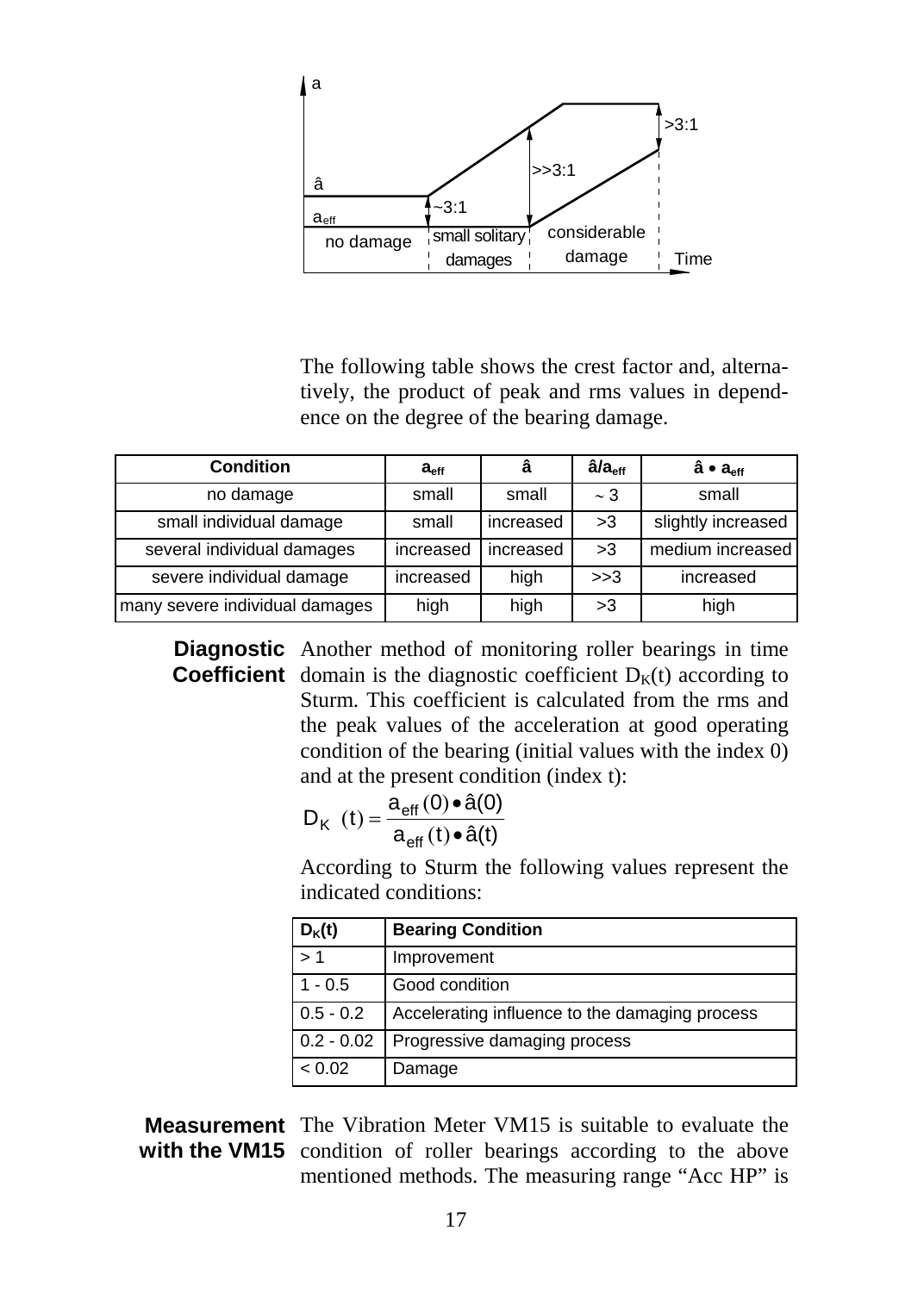intended for bearing vibration. It eliminates lower frequencies of the signal, which do not originate from the bearing. The rms and the peak value (by pressing the "pk-pk" key) are measured.



Please note that the Vibration Meter VM15 measures<br>the peak-to-peak value. This value is divided by two to obtain the peak value â.

# **6. Maintenance and Calibration**

The VM15 should be protected from dirt and liquids. The case is not water tight.

Please protect the vibration sensor from hard impact on metallic surfaces to maintain its measuring accuracy.

**Calibration** The accuracy of the Vibration Meter VM15 can be checked easily by means of a vibration exciter, for instance the Vibration Calibrator **VC10** from MMF. This calibrator excites the accelerometer at a frequency of 159.2 Hz with a definite vibration level of

| Acceleration | $10 \text{ m/s}^2$ |
|--------------|--------------------|
| Velocity     | $10 \text{ mm/s}$  |
| Displacement | $10 \mu m$ .       |

The manufacturer Metra Mess- und Frequenztechnik recommends a yearly check of the VM15 and offers a calibration service. During this check your instrument is adjusted by means of a reference standard certified by the PTB (Physikalisch-Technische Bundesanstalt, the Federal Calibration Authority of Germany). The calibration laboratory provides a calibration certificate for the equipment on demand.

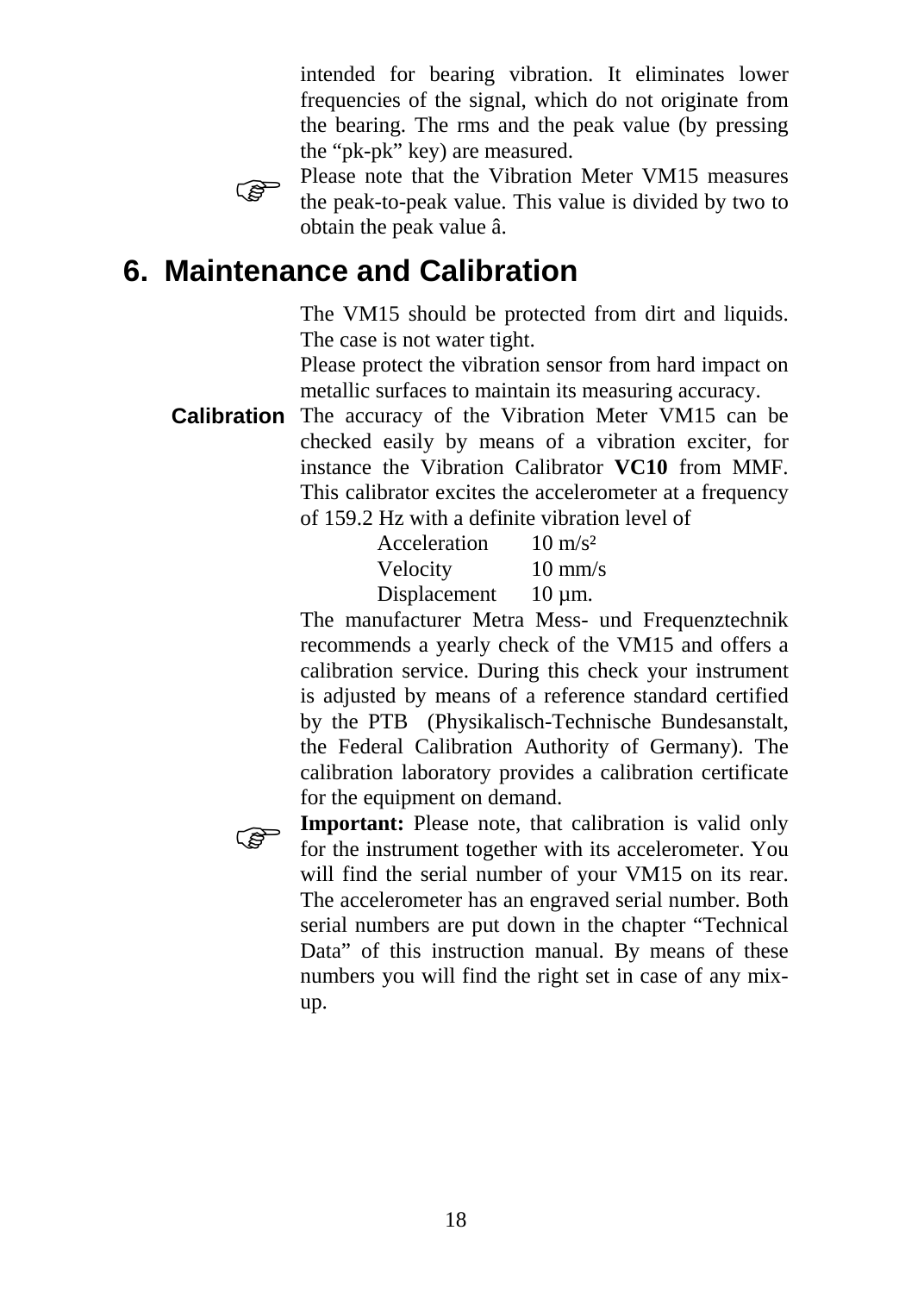# **7. Technical Data**

#### **Instrument:**

| <b>Measuring ranges</b>         | Vibration acceleration:<br>Vibration acceleration:<br>Vibration velocity:<br>Vibration displacement:<br>Temperature: |                | 3 Hz - 10 kHz,<br>1 kHz - 10 kHz,<br>3 Hz - 1000 Hz,<br>3 Hz - 200 Hz,                                                             | 199.9 m/s <sup>2</sup><br>199.9 m/s <sup>2</sup><br>199.9 mm/s<br>1999 μm<br>$2 - 200$ °C |
|---------------------------------|----------------------------------------------------------------------------------------------------------------------|----------------|------------------------------------------------------------------------------------------------------------------------------------|-------------------------------------------------------------------------------------------|
| <b>Display modes</b>            | True rms (only vibration)<br>True peak-to-peak value (only vibration)                                                |                |                                                                                                                                    |                                                                                           |
| <b>Accuracy</b>                 | Vibration acceleration:<br>Vibration velocity:<br>Vibration displacement:<br>Temperature:                            |                | $\pm$ 5%, $\pm$ 2 digits<br>$\pm$ 5%, $\pm$ 2 digits<br>$\pm 10\%$ , $\pm 5$ digits<br>$\pm$ 3 K, $\pm$ 2 digits                   |                                                                                           |
| <b>Vibration input</b>          | $ICP^{\circledR}$ compatible<br>Connector:<br>Constant current:<br>Compliance voltage: 10 V                          | $1 \text{ mA}$ | <i>Binder</i> series 719, 3 pins, male                                                                                             |                                                                                           |
| <b>Temperature input</b>        | Thermocouple type K with compensated connector<br>Socket:                                                            |                | miniature thermocouple connector                                                                                                   |                                                                                           |
| <b>Display</b>                  | LCD, 3 1/2 digits, character height 8.9 mm<br>Refresh rate:                                                          | 3 Hz           |                                                                                                                                    |                                                                                           |
| <b>Signal output</b>            | AC signal depending on measuring range<br>Maximum output:<br>Impedance:<br>Connector:                                |                | $\pm$ 3 V ( $\pm$ 2 V at FSO of display)<br>approx. 500 $\Omega$ via 1 $\mu$ F<br>3.5 mm phone jack (mono)                         |                                                                                           |
| <b>Power supply</b>             | 9 V battery type IEC 6F22 / PP3                                                                                      |                |                                                                                                                                    |                                                                                           |
|                                 | Current consumption: approx. 12 mA<br>Stand-by current:<br>Life time:<br>Battery indicator:<br>Auto shut-off timer:  |                | approx. 4 µA<br>approx. 20 hours (Alkaline)<br>approx. 5 hours (NiMH Accu)<br>LED at $U_{\text{BAT}} < 7.5$ V<br>after $1 - 2$ min |                                                                                           |
| <b>Operating</b><br>temperature | -20 to 55 $^{\circ}$ C<br>Rel. humidity 95 %, no condensation                                                        |                |                                                                                                                                    |                                                                                           |
| <b>Dimensions</b>               | $125 \times 60 \times 25$ mm <sup>3</sup> (without connectors)                                                       |                |                                                                                                                                    |                                                                                           |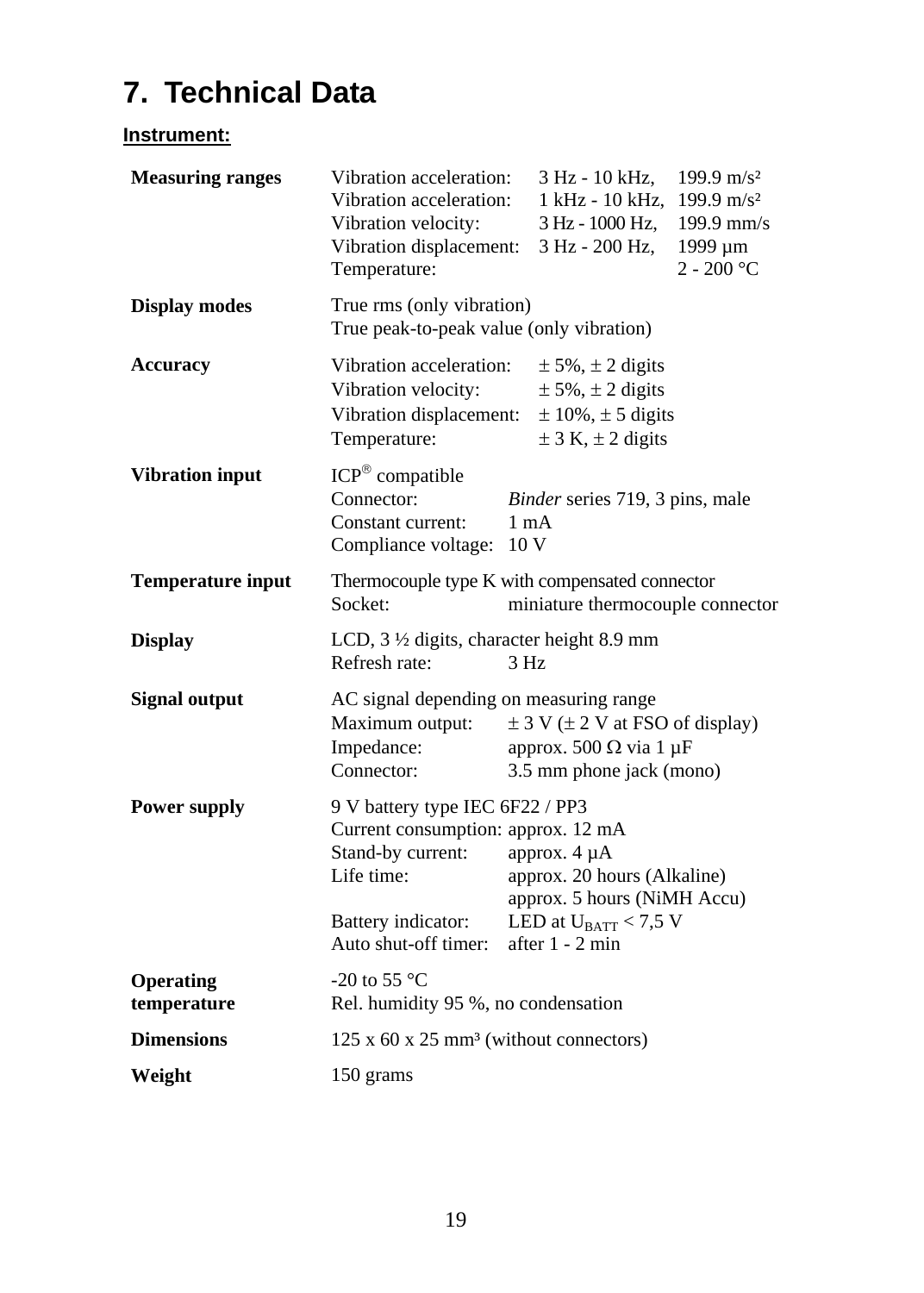#### **Vibration Sensor:**

| <b>Type</b>                   | piezoelectric accelerometer                                                                                                                                                                                 |                                  |  |  |  |
|-------------------------------|-------------------------------------------------------------------------------------------------------------------------------------------------------------------------------------------------------------|----------------------------------|--|--|--|
| <b>Sensitivity</b>            | approx. $25 \text{ mV/g}$                                                                                                                                                                                   |                                  |  |  |  |
| Output                        | $ICP^{\circledR}$ compatible                                                                                                                                                                                |                                  |  |  |  |
| <b>Bias voltage</b>           | $4 - 5$ VDC                                                                                                                                                                                                 |                                  |  |  |  |
| <b>Resonant frequency</b>     | approx. 28 kHz                                                                                                                                                                                              |                                  |  |  |  |
| <b>Transverse sensitivity</b> | $< 5\%$                                                                                                                                                                                                     |                                  |  |  |  |
| <b>Mounting</b>               | M <sub>5</sub> thread                                                                                                                                                                                       |                                  |  |  |  |
| Connector                     | <b>TNC</b> socket                                                                                                                                                                                           |                                  |  |  |  |
| Cable                         | spiral cable, stretched length approx. 1.5 m<br>plug: TNC / Binder series 719, 3 pins, female                                                                                                               |                                  |  |  |  |
| <b>Dimensions</b>             | height 45 mm, $\varnothing$ 21 mm, SW19                                                                                                                                                                     |                                  |  |  |  |
| Weight                        | 50 grams                                                                                                                                                                                                    |                                  |  |  |  |
| <b>Accessories:</b>           |                                                                                                                                                                                                             |                                  |  |  |  |
| <b>Standard</b>               | Instrument<br>Vibration sensor<br>Cable for vibration sensor<br>Probe for vibration sensor<br>Magnetic clamp<br>Instruction manual<br>Plastic case                                                          |                                  |  |  |  |
| Optional                      | Ordering no.:<br>Temperature probe<br>Ordering no.:<br><b>Belt</b> case<br>Ordering no.:<br>Signal output cable<br>$(1.5 \text{ m}; \text{ with phone plug } 3.5 \text{ mm} \text{ and } BNC \text{ plug})$ | $VM15-T$<br>$VM15-G$<br>$VM15-S$ |  |  |  |

#### **Serial Numbers:**

(To be filled out by the manufacturer)

#### **Instrument**

....................................................................

....................................................................

#### **Vibration Sensor**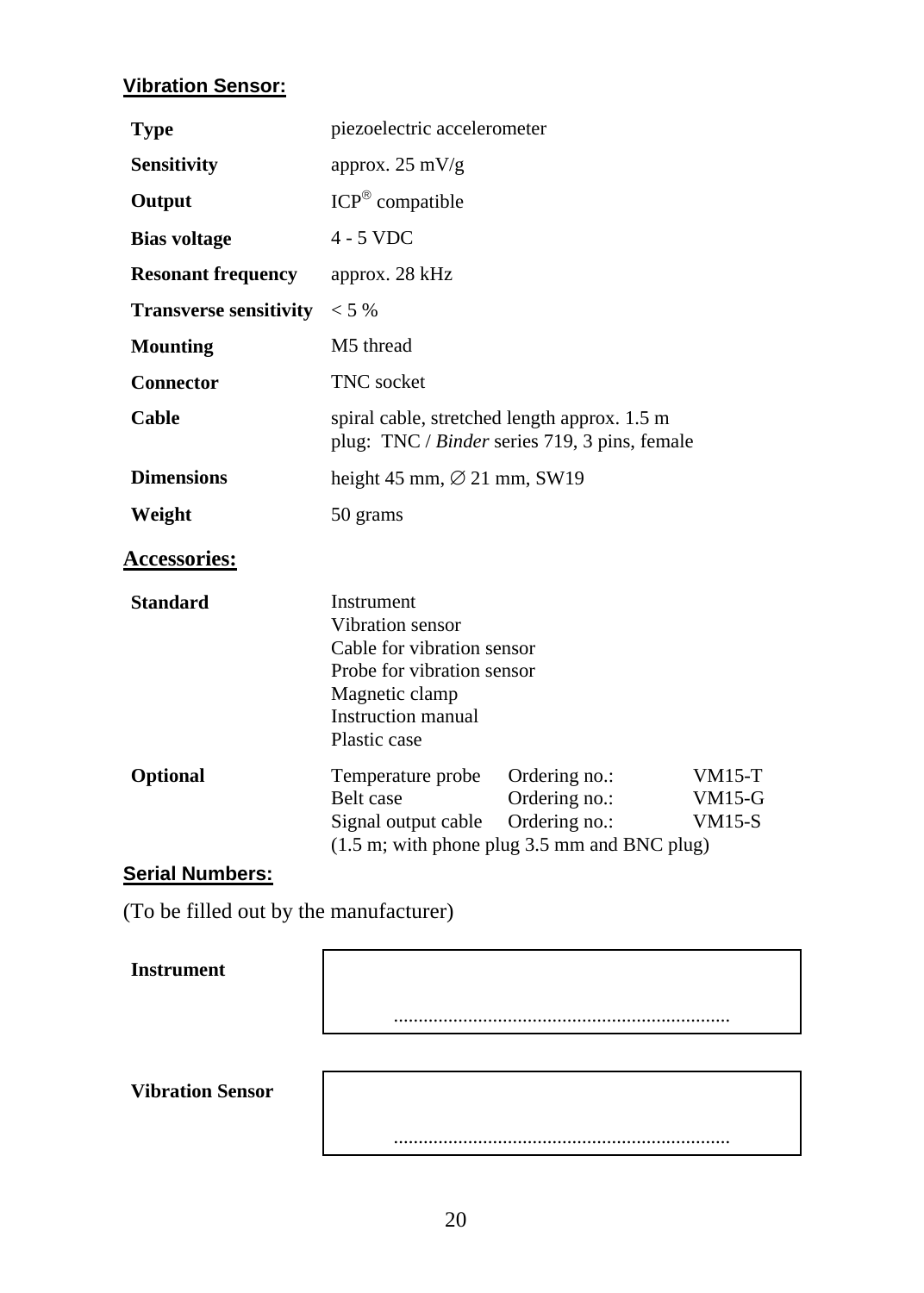# **Limited Warranty**

Metra warrants for a period of **24 months**

that its products will be free from defects in material or workmanship and shall conform to the specifications current at the time of shipment.

The warranty period starts with the date of invoice. The customer must provide the dated bill of sale as evidence. The warranty period ends after 24 months.

Repairs do not extend the warranty period.

This limited warranty covers only defects which arise as a result of normal use according to the instruction manual.

Metra's responsibility under this warranty does not apply to any improper or inadequate maintenance or modification and operation outside the product's specifications.

> Shipment to Metra will be paid by the customer. The repaired or replaced product will be sent back at Metra's expense.